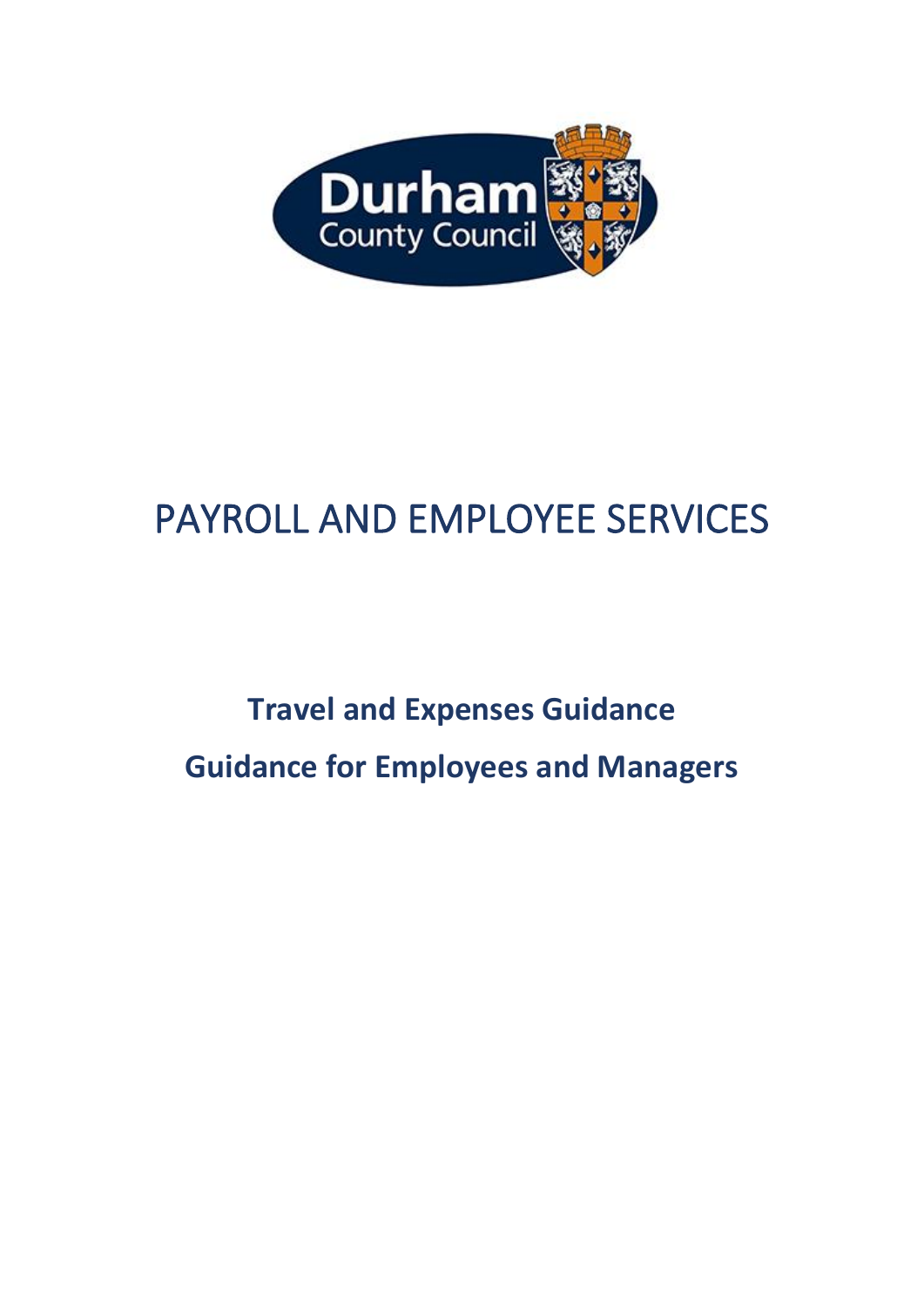Please think before printing this document.

Where printing is necessary, please ensure that it is printed double sided and in greyscale.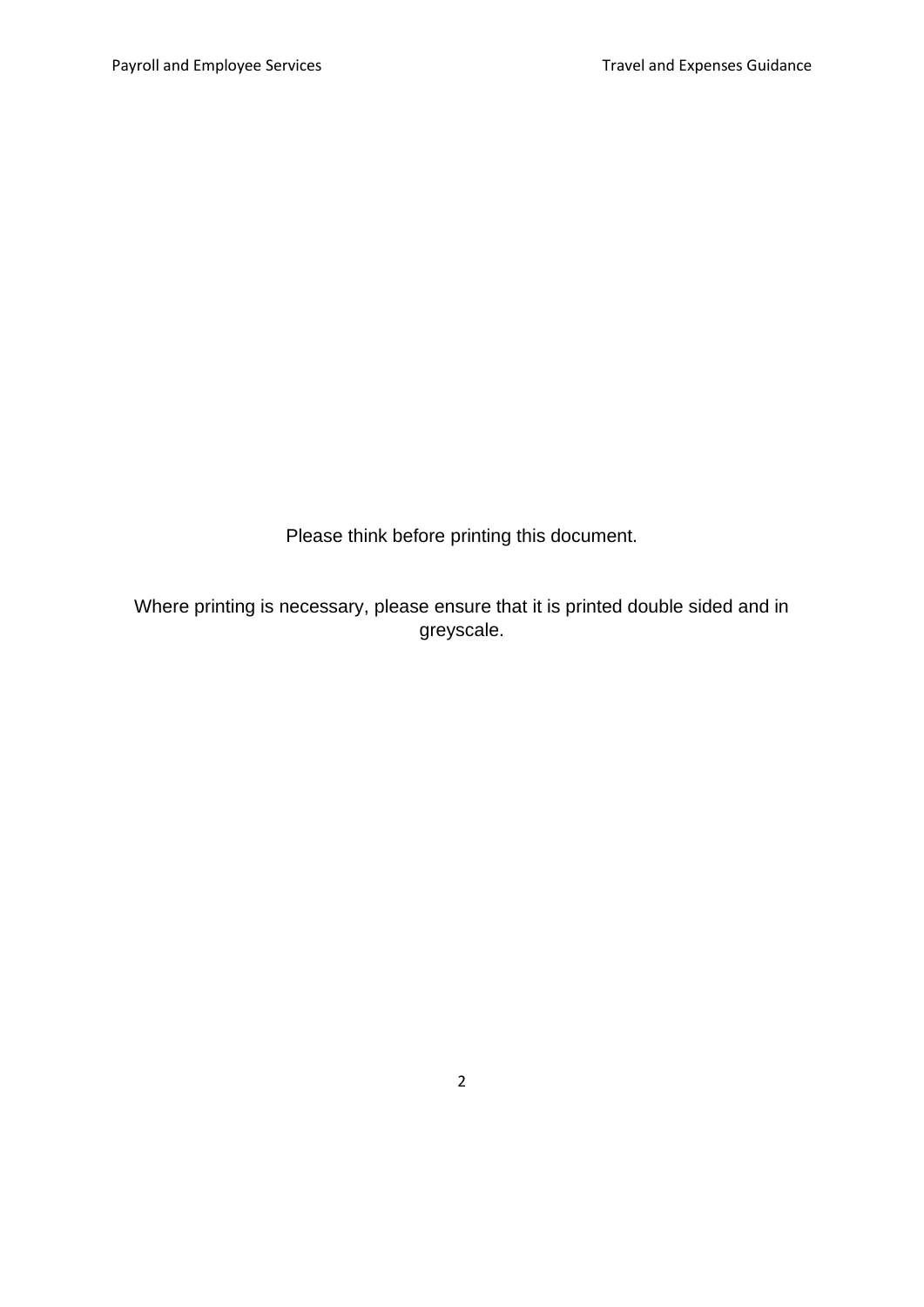## Contents

| 3.3 Roles and Responsibilities (making a paper claim via a delegated person) 19 |
|---------------------------------------------------------------------------------|
|                                                                                 |
|                                                                                 |
|                                                                                 |
|                                                                                 |
|                                                                                 |
|                                                                                 |
|                                                                                 |
|                                                                                 |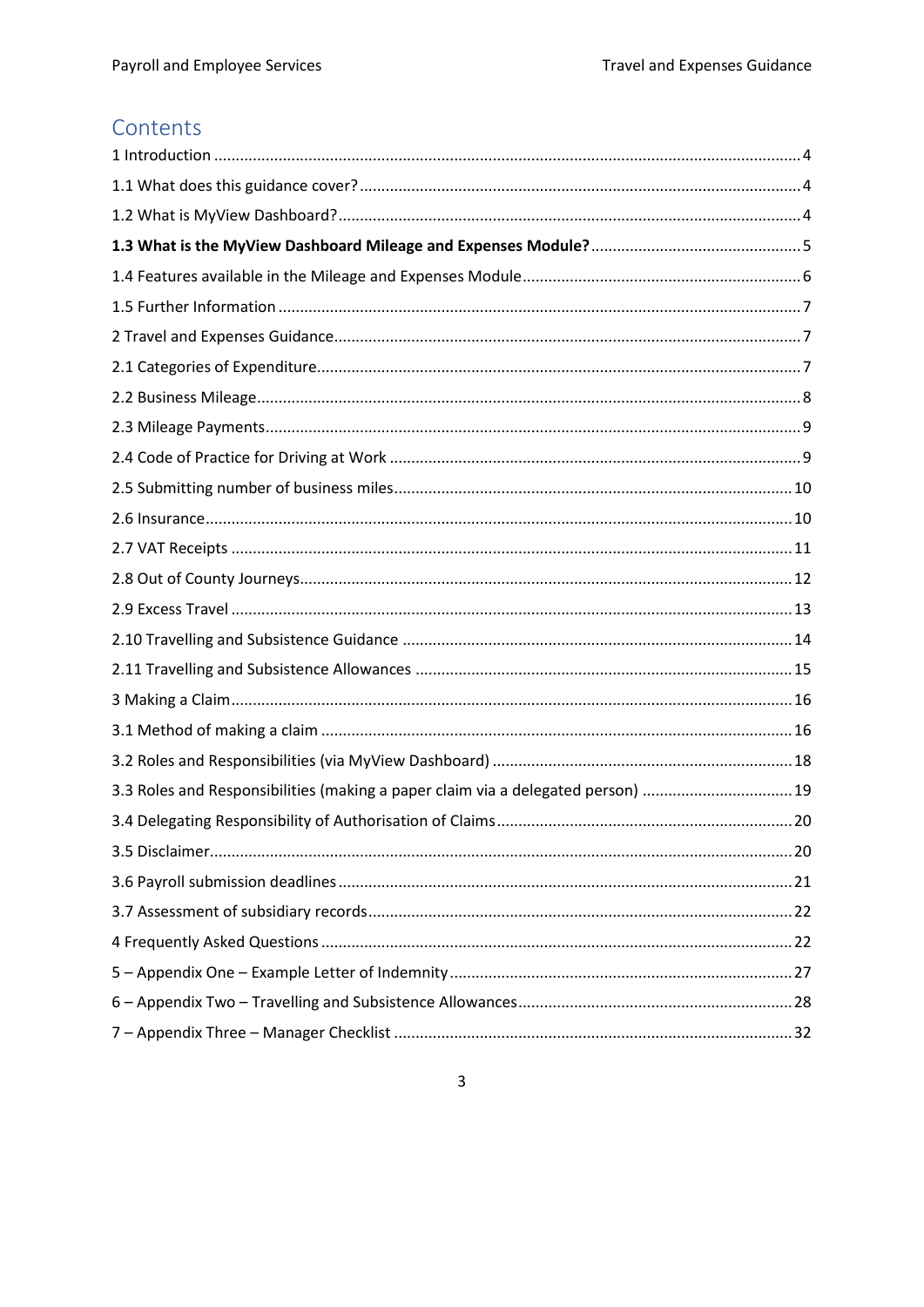## <span id="page-3-0"></span>1 Introduction

#### <span id="page-3-1"></span>1.1 What does this guidance cover?

This guidance explains the principles and the basis on which travel and expenses should be incurred and claimed. These instructions combine national agreements, local arrangements and DCC administrative procedures.

Employees should not be financially disadvantaged in going about the business of Durham County Council (DCC) and they should be fairly recompensed for expenditure incurred.

Employees are expected, however, to undertake journeys in the most efficient and effective manner possible and in submitting claims to adopt a reasonable approach and to observe the rules set out in this document. The responsibility for submitting legitimate claims rests with the claimant as detailed in the claim disclaimer (see s3). Wherever possible staff should utilise the [DCC Pool Car Scheme](http://intranet.durham.gov.uk/pages/PoolCars.aspx) for business related travel.

The subsequent management and control checks on claims do not remove this responsibility from employees submitting expenses claims. Managers should reject all claims which are inaccurate rather than attempt to override and authorise.

All claims for travel, mileage and expenses should be made within the prescribed allowances but it is the manager's discretion whether to authorise or reject a claim.

Whilst this guidance cannot cover all circumstances, employees should familiarise themselves with this guidance and be aware that claims improperly submitted could lead to disciplinary action and to the matter being referred for police investigation and possible prosecution. In addition to false mileage and expenditure claims, improper claims include those involving the maximising of mileage and expenses and the undertaking of unnecessary journeys.

Employees must ensure that only necessary journeys are undertaken (including excess travel) and that claims for mileage and expenses are only incurred in the efficient delivery of services.

## <span id="page-3-2"></span>1.2 What is MyView Dashboard?

MyView Dashboard is a web based self-service system which supports the Council's objective of making processes more efficient and streamlined.

MyView dashboard is available 24/7 via the internet both internally and externally. MyView supports enhance navigation, usability and appearance that can be accessed using all smart devices.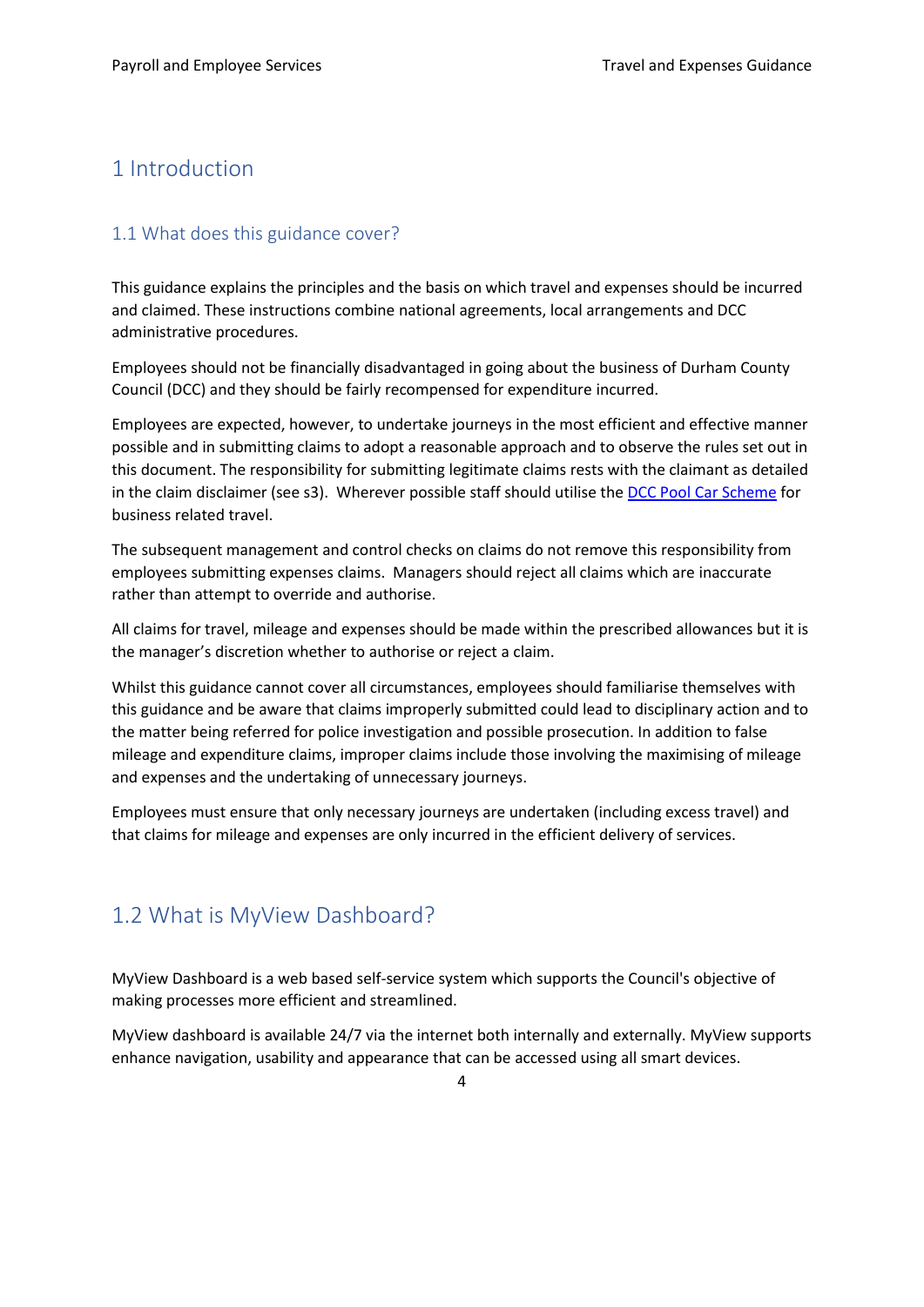The dashboard supports the self service functionality of the below:

- Customisable widgets that provide quick access to information
- View and update personal details
- View, download and print payslips and P60 statements
- Update Vehicle details e.g. Insurance end dates
- Submit mileage and expenses claims (as well as uploading receipts)
- Record, authorise and reject expense and leave submissions (for managers)
- View / submit annual leave and flexi leave requests
- The ability to view authorisation progress across all MyView Dashboard forms
- Access to HR/Payroll data via Reporting Services widget (for managers)
- Submit HR Forms via MyForms e.g. Code of Conduct
- Submit contractual changes via My People Establishment Changes

**Documentation to support the use of MyView Dashboard / Frequently Asked Questions are available via [www.durham.gov.uk/MyView](http://www.durham.gov.uk/MyView)**

## <span id="page-4-0"></span>1.3 What is the MyView Dashboard Mileage and Expenses Module?

This module enables employees to complete expenses claims online.

Managers can authorise mileage and expenses claims. However, not every manager is able to authorise mileage and expenses claims. Only specific managers have been allocated the authorisation role.

If you feel that you should be able to authorise mileage and expenses claims, you should contact your line manager who will need to verify that you can authorise claims for those who report to you. Your line manager should emai[l MyView@durham.gov.uk](mailto:MyView@durham.gov.uk) to request that the expenses authorisation role be added to your post.

The Mileage and Expenses claim form has limits on expenditure types that will generate a warning message when trying to claim over the limit. MyView will not automatically block a claim that is above the set amount. It is the manager's discretion as to whether or not to authorise/reject the claim.

Managers are encouraged to take additional consideration of claims made outside of a 90 day period of incurring the expenditure particularly if there a valid reason for the delay (e.g. long term sickness). An excessive workload is not an acceptable reason for failing to submit a claim within the desired timescale.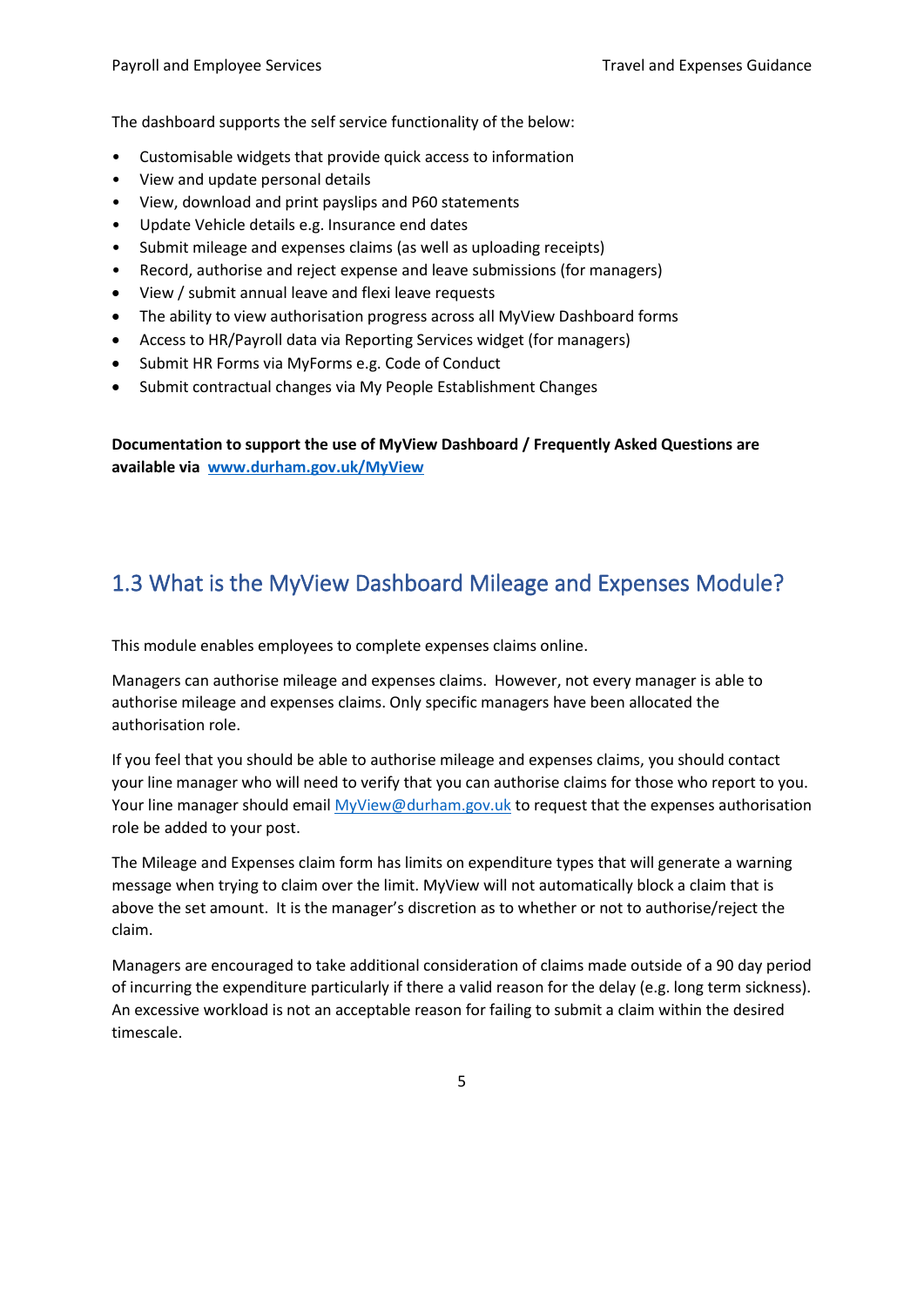Claims should be submitted and authorised for payment on or before the 10th of the following month unless otherwise notified. Claims received after the deadline will be processed for payment in the following pay period. No advance payments will be issued.

All employees should submit their claims promptly, preferably during the month following the incurring of the expenditure. Employees are advised that mileage and expenses can be entered and saved on a daily basis (or entered and saved as time allows) but should be submitted for authorisation on a monthly basis.

## <span id="page-5-0"></span>1.4 Features available in the Mileage and Expenses Module

The MyView Dashboard Mileage and Expenses Module has five important features including: -

• Functionality of Google Maps to plan and create a journey as part of an expenses claim.

• Claimants can attach receipts to an expenses claim. These receipts can be scanned and uploaded before being attached to the claim header (e.g. a VAT petrol receipt) or to each line of a claim (e.g. a car parking ticket). All receipts should now be attached to the claim form. Managers should ensure that appropriate receipts have been attached to the electronic claim form before authorisation.

• You can view the authorisation progress of your form as well as being able to view details of previously authorised/rejected forms. This includes audit details of who authorised/rejected your form and when this took place.

• Managers have the ability to partially authorise an expenses claim form rather than having to reject the whole claim if there is an issue with individual line(s).

• You can claim business mileage and excess travel separately using the different expenses groups available on the expenses claim form. Managers should ensure that excess travel and business mileage claims have been recorded appropriately before authorisation.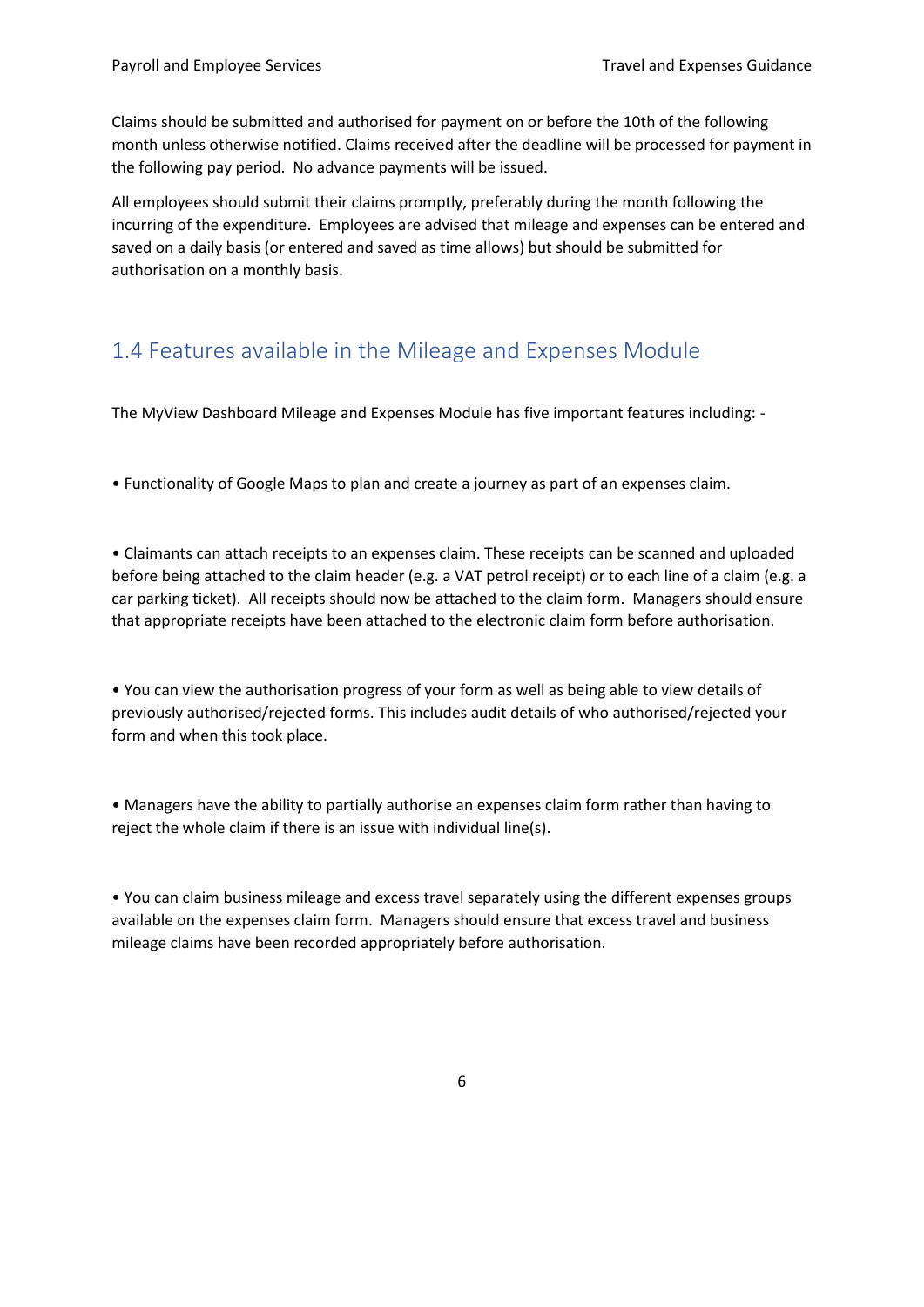## <span id="page-6-0"></span>1.5 Further Information

If you would like any further advice or would like the document in an alternative format, please contact the MyView Team within Payroll and Employee Services using contact details:

- [MyView@durham.gov.uk](mailto:MyView@durham.gov.uk)
- 03000 269 919

## <span id="page-6-1"></span>2 Travel and Expenses Guidance

#### <span id="page-6-2"></span>2.1 Categories of Expenditure

The following categories of expenditure can be claimed online via MyView [Dashboard](https://hrselfservice.durham.gov.uk/dcc) (or via a paper claim when necessary). The MyView Dashboard expenses claim form has five different expenses groups in order to submit the appropriate line of expenses:

- Business Mileage Claims
- Excess Travel / Disturbance Mileage
- Accommodation and Subsistence Expenses including:
	- o Payment of Overnight Allowance (Accommodation Costs)
	- o Subsistence (Meal Allowances)
- Travel Expenses (not car mileage)
	- o Air
	- o Rail
	- o Taxi
	- o Car Parking
	- o Bus Fares
- Other Operational Expenses including:
	- o Refund of eye tests for Display Screen Equipment (DSE) users please refer to [Code](http://intranet/Pages/PoliciesandProceduresDetails.aspx?ItemId=1575) of Practice [for Managing](http://intranet/Pages/PoliciesandProceduresDetails.aspx?ItemId=1575) the Use of DSE.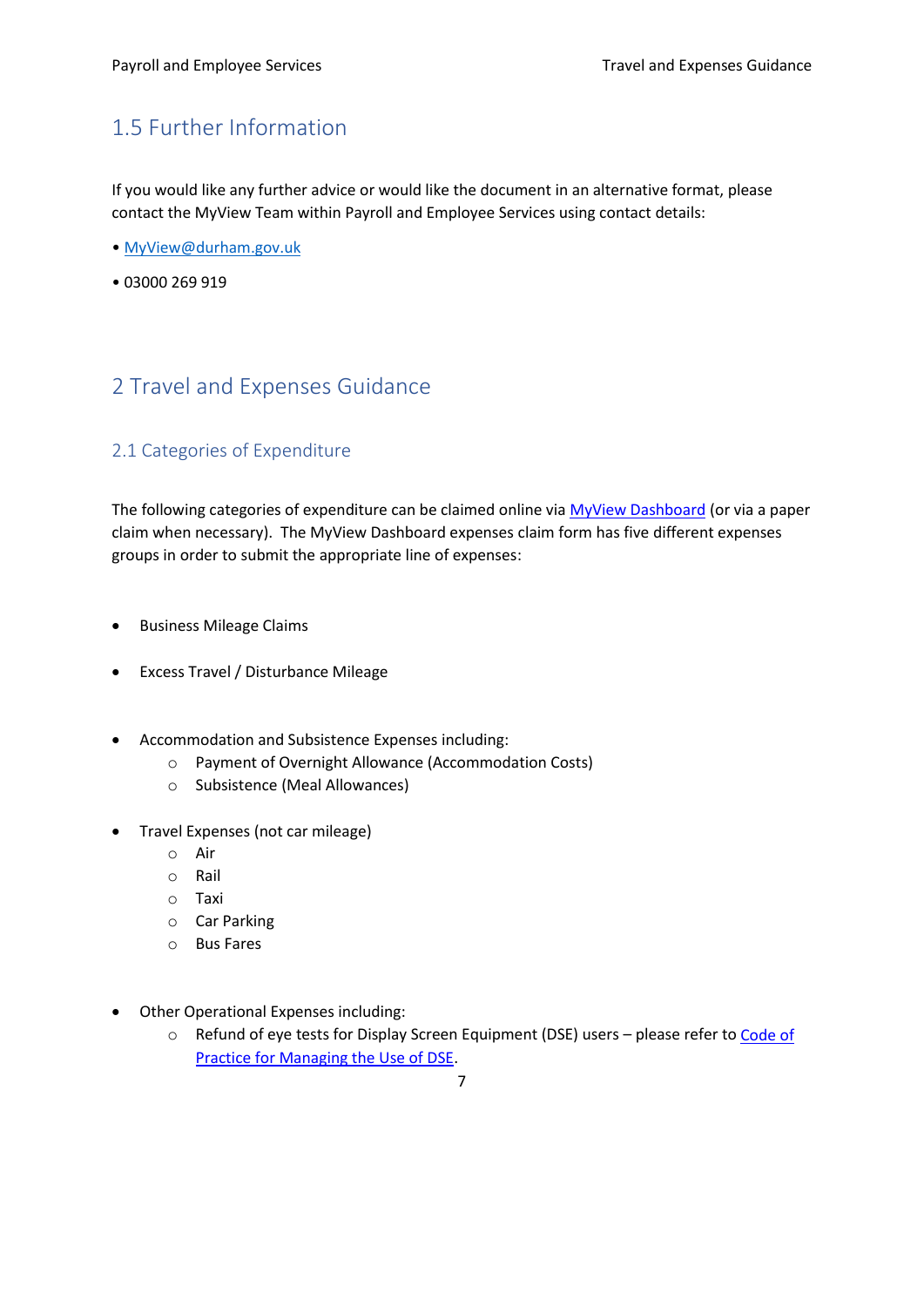- o Post- entry training (please refer to service specific guidance relating to approval and funding of qualifications) including:
- o Registration and course fees
- o Exam and membership fees
- o Travelling costs associated to post-entry training
- o College books
- o Miscellaneous expenses (e.g. lunches)

The expenditure groups/types listed above are not exhaustive. Employees are advised to ensure that any other expenses incurred can be reclaimed.

Employees are also reminded to refer to the [Removal, Lodging and Separation Expenses Scheme](http://intranet/Pages/PoliciesandProceduresDetails.aspx?ItemId=1779)  [Guidance](http://intranet/Pages/PoliciesandProceduresDetails.aspx?ItemId=1779) currently held on the intranet.

## <span id="page-7-0"></span>2.2 Business Mileage

Financial resources to cover mileage expenditure are scarce. It is the responsibility of each manager to ensure that financial resources are used both efficiently and effectively.

Before authorising mileage and expenses, managers should consider whether alternative means of transport/communication would have been more appropriate than driving. Managers should encourage employees to utilise the **DCC Pool [Car Scheme](http://intranet.durham.gov.uk/pages/PoolCars.aspx)** for business related travel.

Employees authorised to use their car for work purposes are required to complete mileage claims for reimbursement, attaching valid VAT receipts as required by legislation introduced from 1 April 2006. Employees are encouraged to maintain an accurate diary of journeys undertaken to ensure accurate claims.

Employees who use their car for work purposes must ensure their vehicle has:

- Valid insurance (see s2.6)
- Valid MOT
- Valid Tax

The responsibility for submitting legitimate claims rests with the claimant as detailed in the claim disclaimer (see s3).

Employees are also reminded of their legal responsibility to ensure they hold a current driving licence appropriate to the class of vehicle they are driving, and that their vehicle is in a roadworthy condition (see s2.4).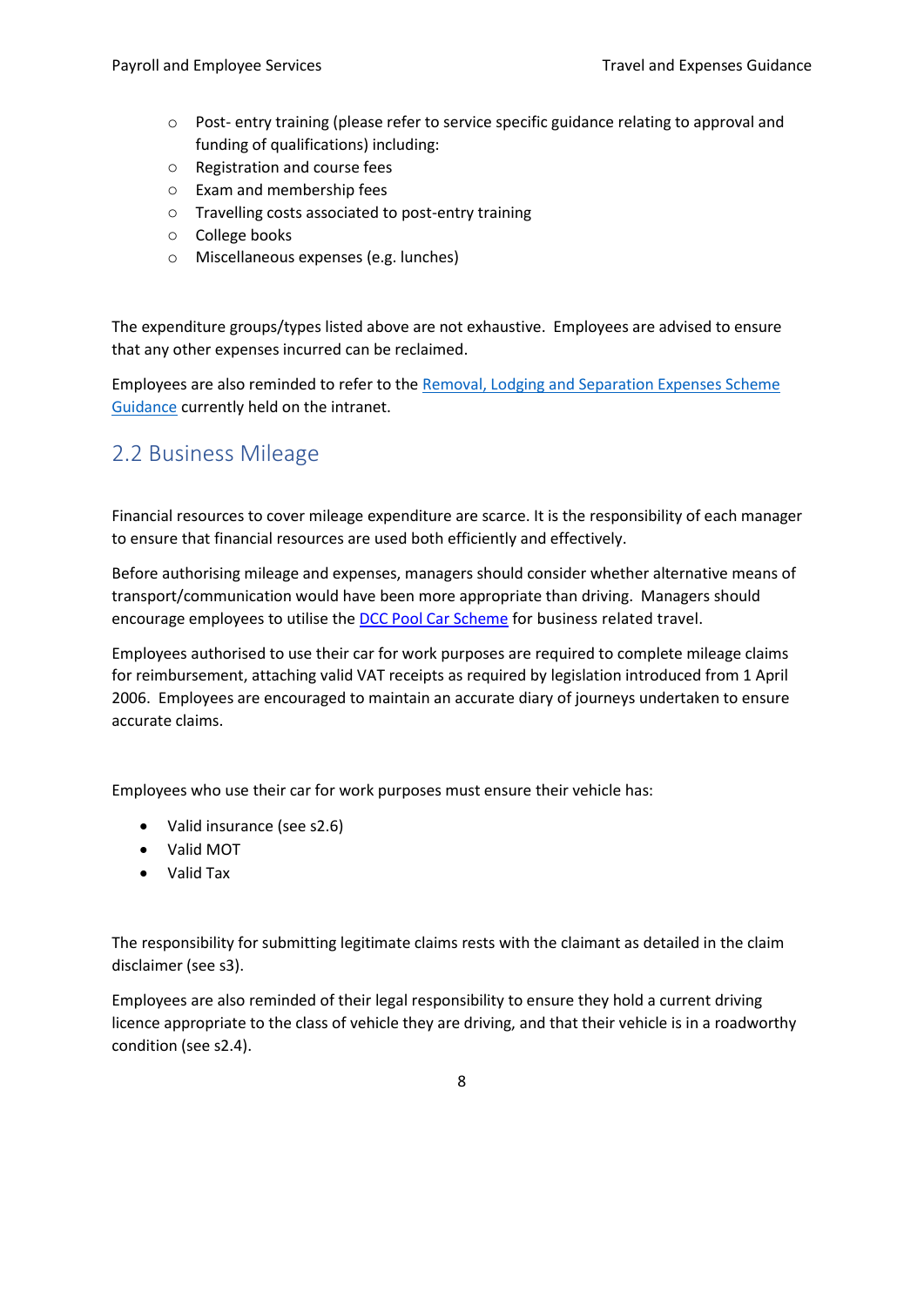In accordance with procedures for reporting accidents in the workplace, any employees involved in a road traffic accident whilst driving on Council business must inform their manager and complete the [Accident/ Incident/ Ill Health Report Form](http://intranet.durham.gov.uk/pages/Healthandsafety.aspx) detailing the full events surrounding the accident.

Employees using their vehicle for official business are reminded of the Council's Mobile Phone Policy, Smoking at Work Policy and the Drugs, Substance, and Alcohol Misuse Policy.

Travel should be by the most cost-effective means, e.g. using a train instead of car if more cost effective. The route taken should also be the most cost-effective, unless there is a good reason for using an alternative, e.g. road traffic diversions. This route need not be the shortest as consideration should also be given to travel time.

When a journey from home to a third location (or vice versa) is appropriate, travel should be undertaken that way, i.e. not via the work base. Normal home to work mileage should be deducted from the total miles claimed.

Except where explicit provision is made to the contrary, employees may be reimbursed only the expenses they necessarily incur in the course of official travelling.

Employees are required to plan their route using Google Maps.

## <span id="page-8-0"></span>2.3 Mileage Payments

Employees will be paid a single car mileage rate as set out below:

- 45 pence per mile for the first 10,000 miles within a financial year
- 25 pence per mile for any miles over 10,000 miles within a financial year

# <span id="page-8-1"></span>2.4 Code of Practice for Driving at Work

Driving activities undertaken while at work do not include commuting to and from work (unless the employee is travelling from their home to a location, which is not their usual place of work, or where travelling between home and work base in instances such as a call-out or work outside the contractual week). This also includes the use of motorcycles and bicycles.

Before authorising mileage and expenses, managers should consider whether alternative means of transport/communication would be more appropriate. For example, the use of the DCC Pool Car scheme, the use of a train to travel on long journeys would eliminate the hazards associated with driving to the destination.

Employees and managers should be aware of and adhere to the principles of the [Code of Practice](http://intranet.durham.gov.uk/pages/Drivingforwork.aspx)  [for Driving at Work](http://intranet.durham.gov.uk/pages/Drivingforwork.aspx) .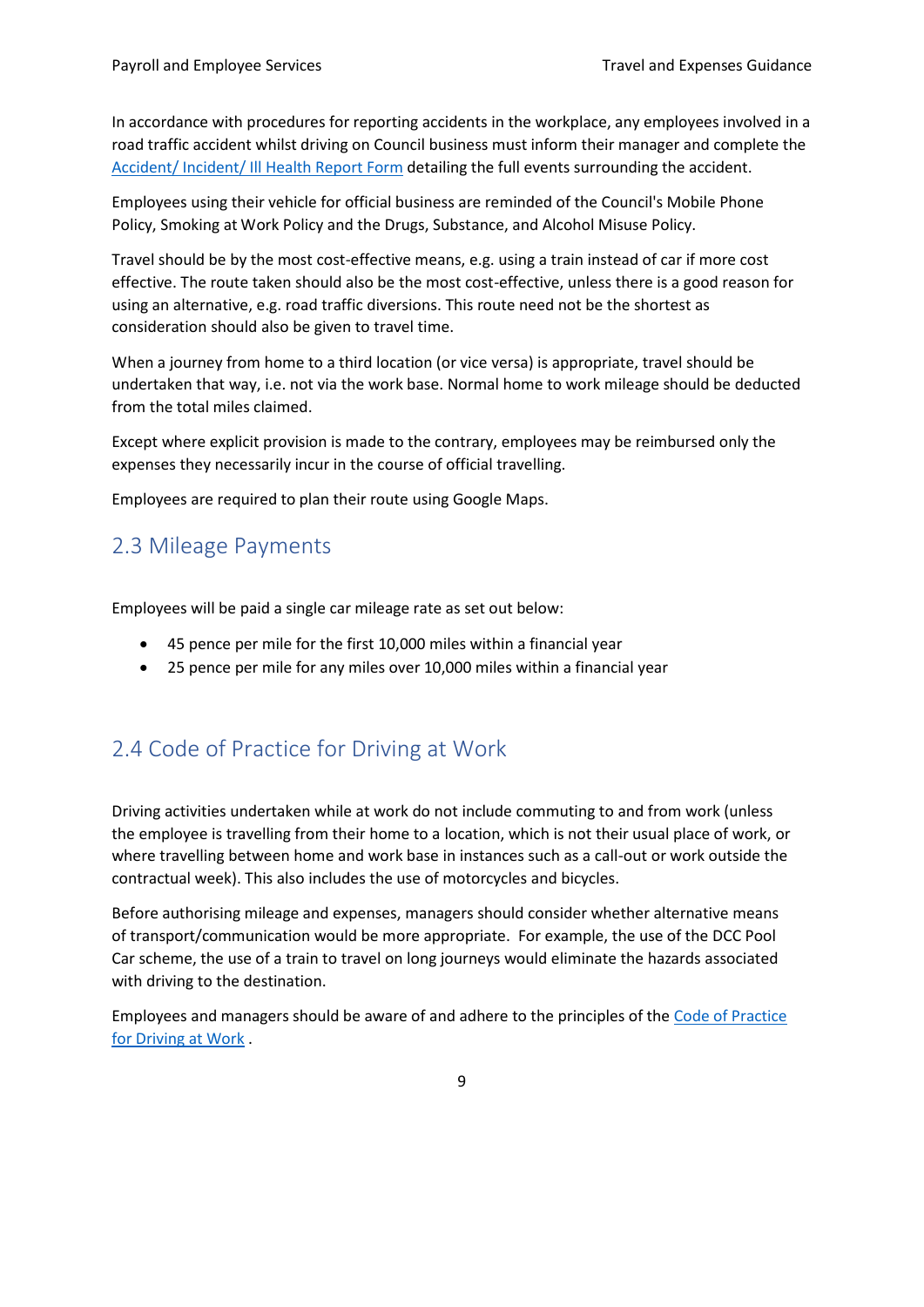## <span id="page-9-0"></span>2.5 Submitting number of business miles

For the calculation of National Insurance, claims must include all business miles travelled (Actual Mileage), even when the employee is not paid for all of the business miles. All mileage claims must state the **[Actual Mileage]** minus the number of **[Private Miles]** – the balance of **[Mileage]** for which payment is due.

For example, when an employee travels from home directly to a meeting away from her/his normal workplace, the scheme only allows the additional mileage travelled to be claimed. If the journey from home to normal workplace is 5 miles, but the journey from home to the meeting is 8 miles, the employee would only be able to claim payment of 3 miles.

The **MyView Dashboard Mileage and Expenses User Manual** provides step- by- step instructions of how to make a claim.

### <span id="page-9-1"></span>2.6 Insurance

Employees who use their vehicles on official Council business are required to maintain suitable insurance cover indemnifying the Council against all third-party claims, including passengers, arising out of the use of the vehicle on Council business.

Before using a vehicle for work purposes, you must ensure that your vehicle insurance covers you for **business use**.

If you are not appropriately insured to drive your vehicle on Council business, the Council will not pay mileage to you and may recover any money that has been paid to you in error.

The Council's motor insurance policy will only cover the Council if a third party directs their claim against the Council because you are not insured. You will not be indemnified under this arrangement for the losses you suffer in such a situation (e.g. damage to your vehicle or personal injury to you) and the insurer may seek to recover any money that they have paid out directly from the employee.

Your insurance company must therefore indemnify Durham County Council against any third party claim arising from the use of your vehicle for work i.e. if an employee injured someone whilst using their car for business (including any passengers), the injured party could claim against the Council and therefore your insurance must cover against any such claims.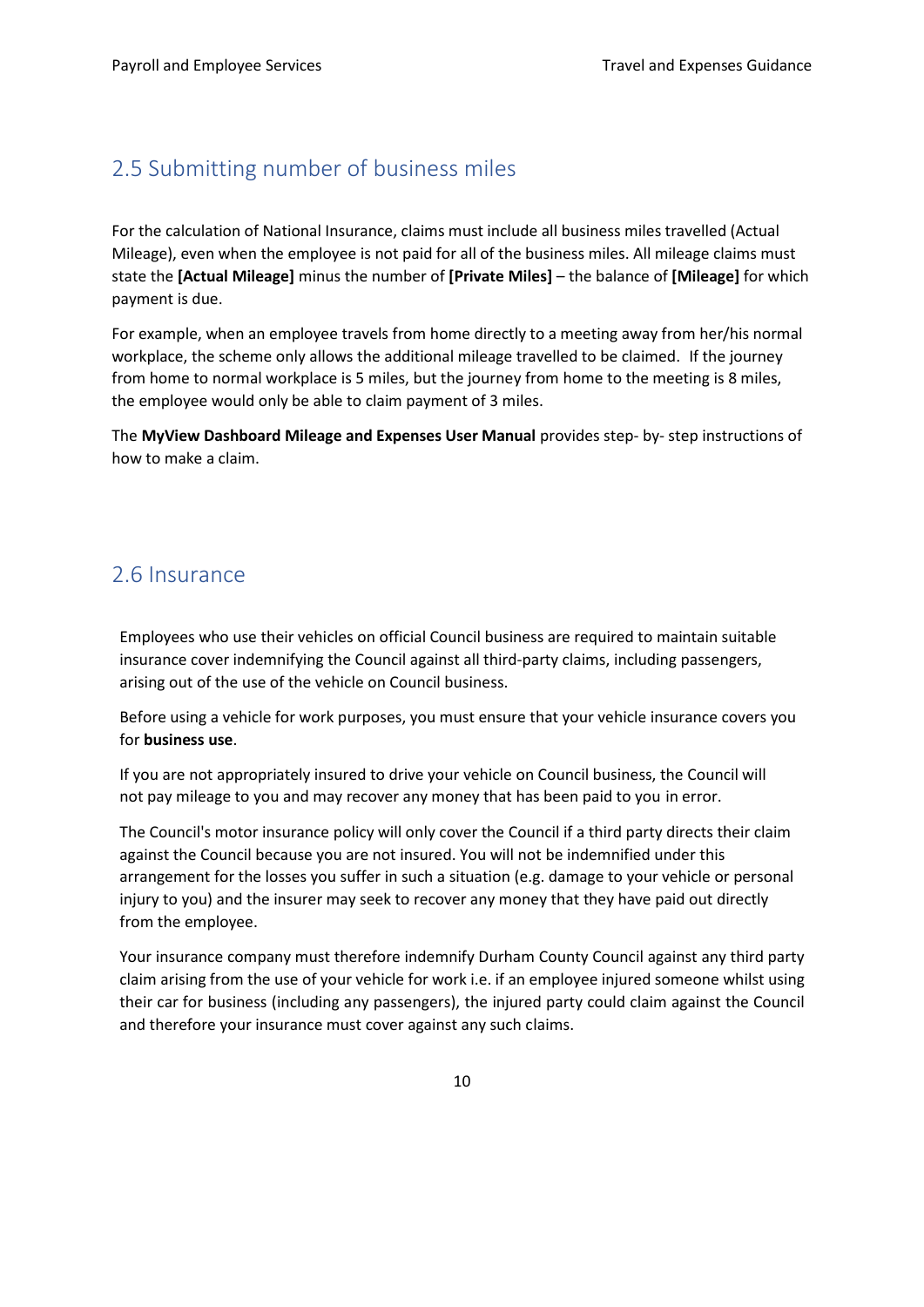The Insurance Policy/Certificate must state that the named driver, or spouse (if joint insurance), is insured for business use. If not, a revised copy or a letter of indemnity (**appendix one**) would need to be provided from your insurer.

**When an employee wishes to submit details of for a new vehicle or amend Insurance details, this should be completed via the 'Employee Vehicles' module within MyView.**

## <span id="page-10-0"></span>2.7 VAT Receipts

Her Majesty's Revenue and Customs (HMRC) has introduced legislation affecting employers who pay mileage allowances to employees for business journeys. Employers, from 1<sup>st</sup> April 2006, need to have a valid VAT petrol receipt to support payments.

**As the Council is subject to regular VAT inspections, it must be stressed that full compliance is essential as anything as anything short of this may incur financial penalties to the authority which will, in consequence, impact directly onto service budgets.** 

It is therefore a requirement for claimants to obtain and retain VAT receipts for all mileage claims which cover the period of the claim.

**Essentially, for the Council to reclaim the VAT, HMRC require a VAT receipt for fuel purchased in advance of, or on the date that a journey was taken.** 

Claimants can now attach receipts to an expenses claim. These receipts can be scanned and uploaded before being attached to the claim header (e.g., a VAT petrol receipt), or to each line of a claim (e.g., a car park ticket). **All receipts should now be attached to the claim form.**

**Managers should ensure that appropriate receipts have been attached to the electronic claim form before authorising. If VAT receipts are not provided to evidence a mileage claim, it should only be authorised and therefore paid on the basis that you will be able to provide receipts if requested to do so by HMRC or internal audit.** 

HMRC accept that in most cases VAT receipts will include fuel for private use and will not match the journeys claimed for. Receipts can cover more than one claim period, particularly where fuel is purchased towards the end of a period but must predate the journeys made. In other words, a VAT receipt dated 15<sup>th</sup> April cannot cover journeys made before that date but could cover journeys made in May, providing it is for sufficient fuel. It would be down to management discretion in authorising/rejecting claims to ensure that appropriate VAT receipts have been attached.

In cases where the VAT receipt covers two or more claims employees should take a photocopy of the receipt attaching the original to the first month summary form and the photocopy to subsequent claim summary forms with reference to the original submission.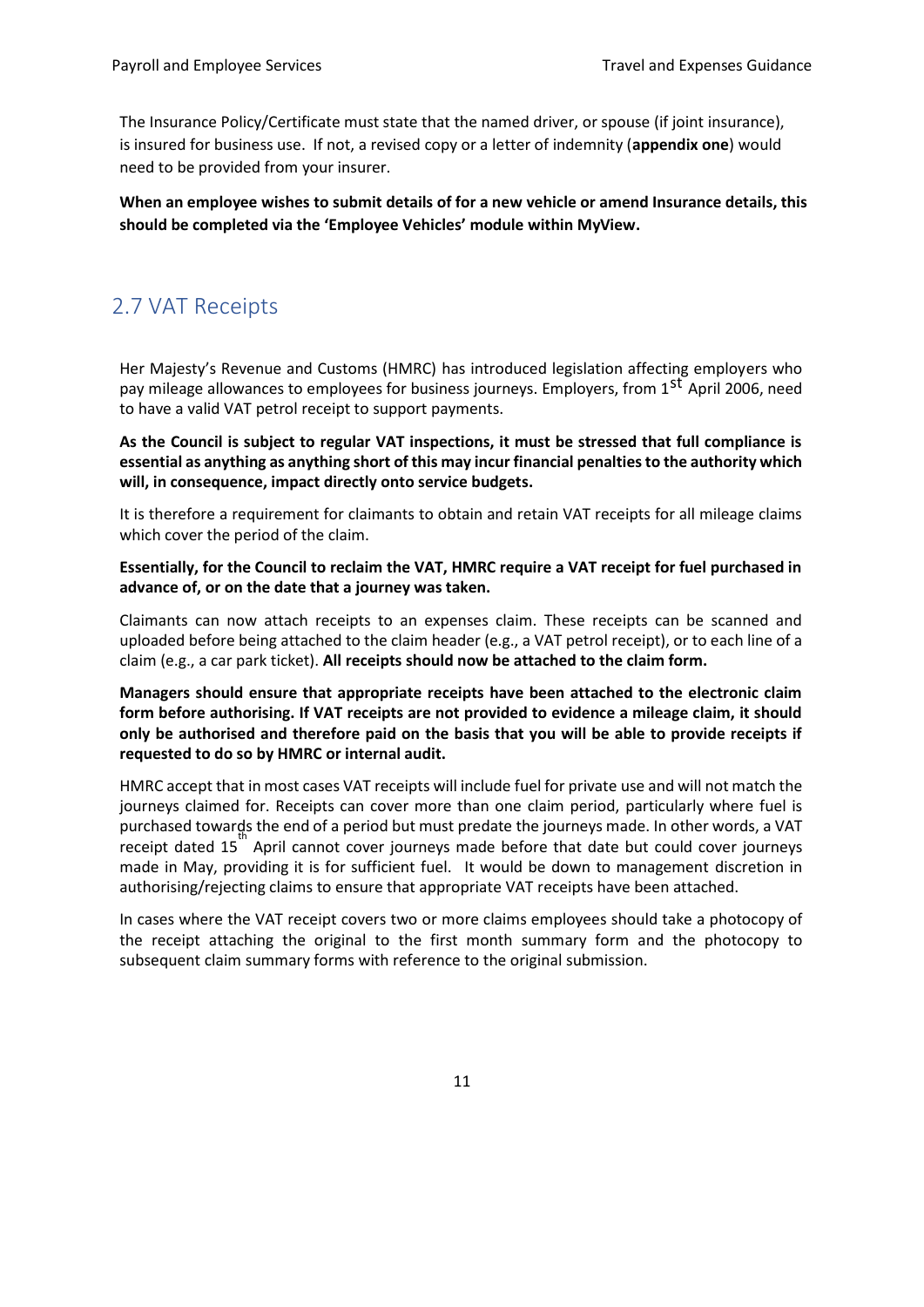## <span id="page-11-0"></span>2.8 Out of County Journeys

Car mileage allowances are only intended for reimbursing the cost of journeys within County Durham. When travelling outside of the county boundary, employees are normally expected to travel by public transport (i.e. train or bus). Train tickets should be sought by contacting Resources Business Support Travel team. **A booking form must be completed and authorised by your Line Manager before emailing onto the Travel team. The link to the Intranet where forms are available is: [Travelling On Business.](http://intranet/Pages/TravelllingOnBusiness.aspx)**

Sometimes employees making journeys outside this area will choose to travel by car rather than train for reasons of convenience. In these circumstances, employees will normally be reimbursed an amount equivalent to the cheapest standard train ticket, and car mileage allowances will not be paid unless it is cheaper than the cost of travelling by train.

Examples of where travel by car is cheaper than the cost of travelling by train may include:

- The employee carries other Council employees or clients as passengers and the total cost of travelling by train exceeds the cost of the car mileage allowance that would be claimed by the driver.
- The timing of a meeting, conference, course etc., is such that an overnight stay would be necessary unless the employee travelled by car, and when the cost of an overnight stay is taken into account, the cost of travelling by train exceeds the cost of the car mileage allowance that would be claimed by the driver.

Exceptionally, a manager may authorise a car mileage payment where an employee is prevented from travelling by any other means (due to work commitments or the need to carry work equipment). It is anticipated that such occurrences would be rare.

The cost of travelling by train should be calculated as:

- The cost of the cheapest ticket available (please refer to **Resources Business Support Travel Team on 03000 263758** for guidance), plus:
- The cost of overnight allowance(s), if applicable.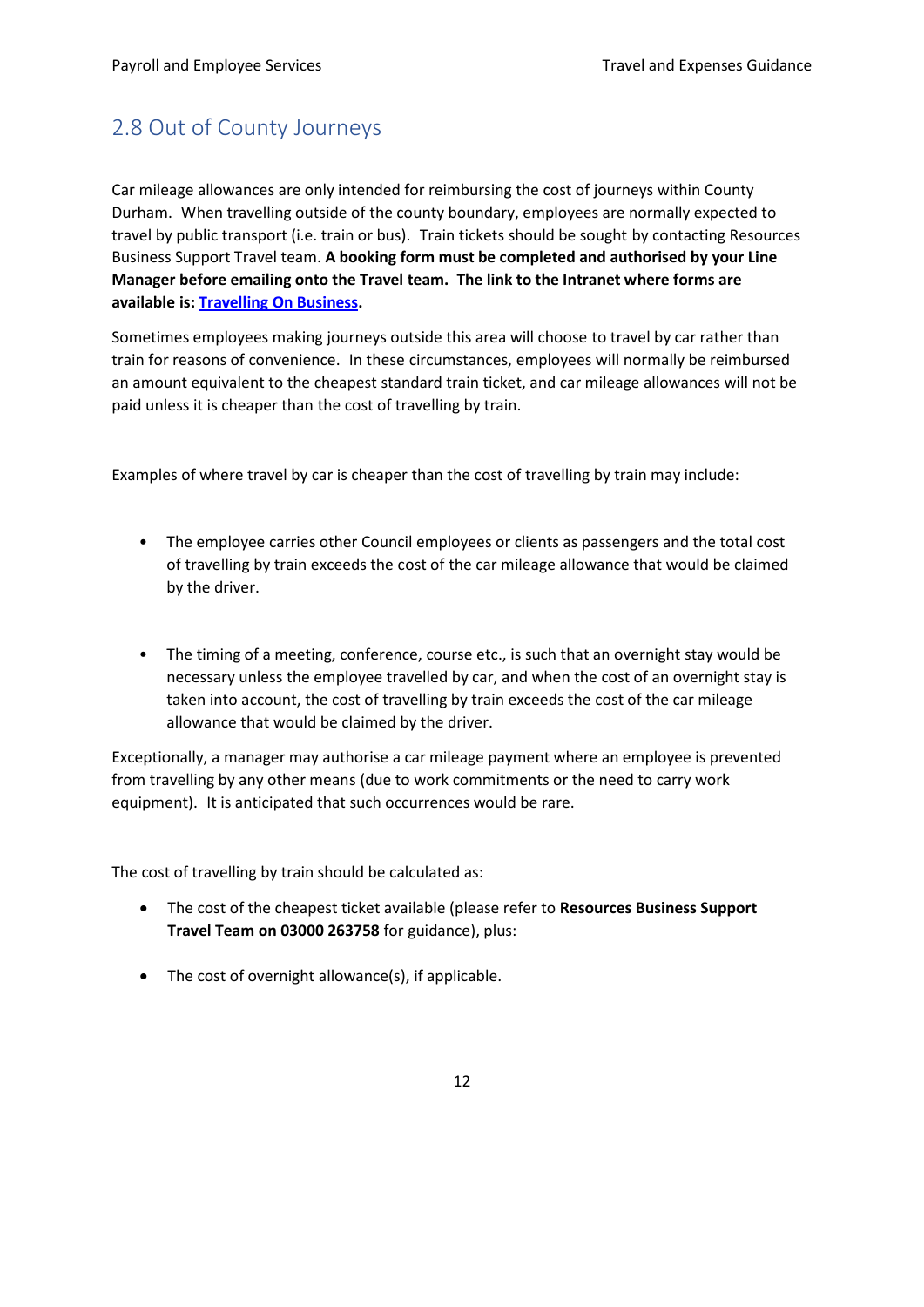These costs should be adjusted if the driver has carried Council passengers (DCC employees or clients). Normally the adjustment would be to add the total of these costs multiplied by the number of Council passengers travelling in the car.

In addition a single amount of £10 should be added to allow for taxi fares to and from the station to the destination. This amount is only used for the purpose of calculating the cost of travelling by train.

Where an employee has used their car for a journey outside the county boundary and the total cost of travelling by train, for them and any Council passengers, would have been less than the cost of paying a car mileage allowance, they can claim the following:

- If an employee has travelled alone, they are able to claim the cost of the cheapest available ticket (please contact **Resources Business Support Travel Team** on **03000 263758** for further guidance).
- If they carried passengers they can claim the cost of the cheapest available ticket multiplied by the number of DCC employees or clients travelling in the car.

Where a passenger is under 16, the amount paid will be the cost of a ticket for a child.

Passengers cannot claim any travelling expenses, unless they have incurred expenses travelling before or after the car journey.

## <span id="page-12-0"></span>2.9 Excess Travel

A change in office accommodation can impact on employees in different ways and for some it will require them to travel further to work. Where this is the case, the Excess Travel Scheme will help support the individuals affected by a change to their travel arrangements from home to work.

Excess travel is payable when an employee has been moved from one workplace to another incurring additional costs arising from the compulsory **permanent change** to their place of work.

Employees may claim for any additional travelling incurred in travelling from their home to the new work base, which is in excess of the mileage incurred in travelling from their home to the old work base.

You should refer to th[e Excess Travel Managers Guidance](http://intranet/Pages/PoliciesandProceduresDetails.aspx?ItemId=3491) for further details.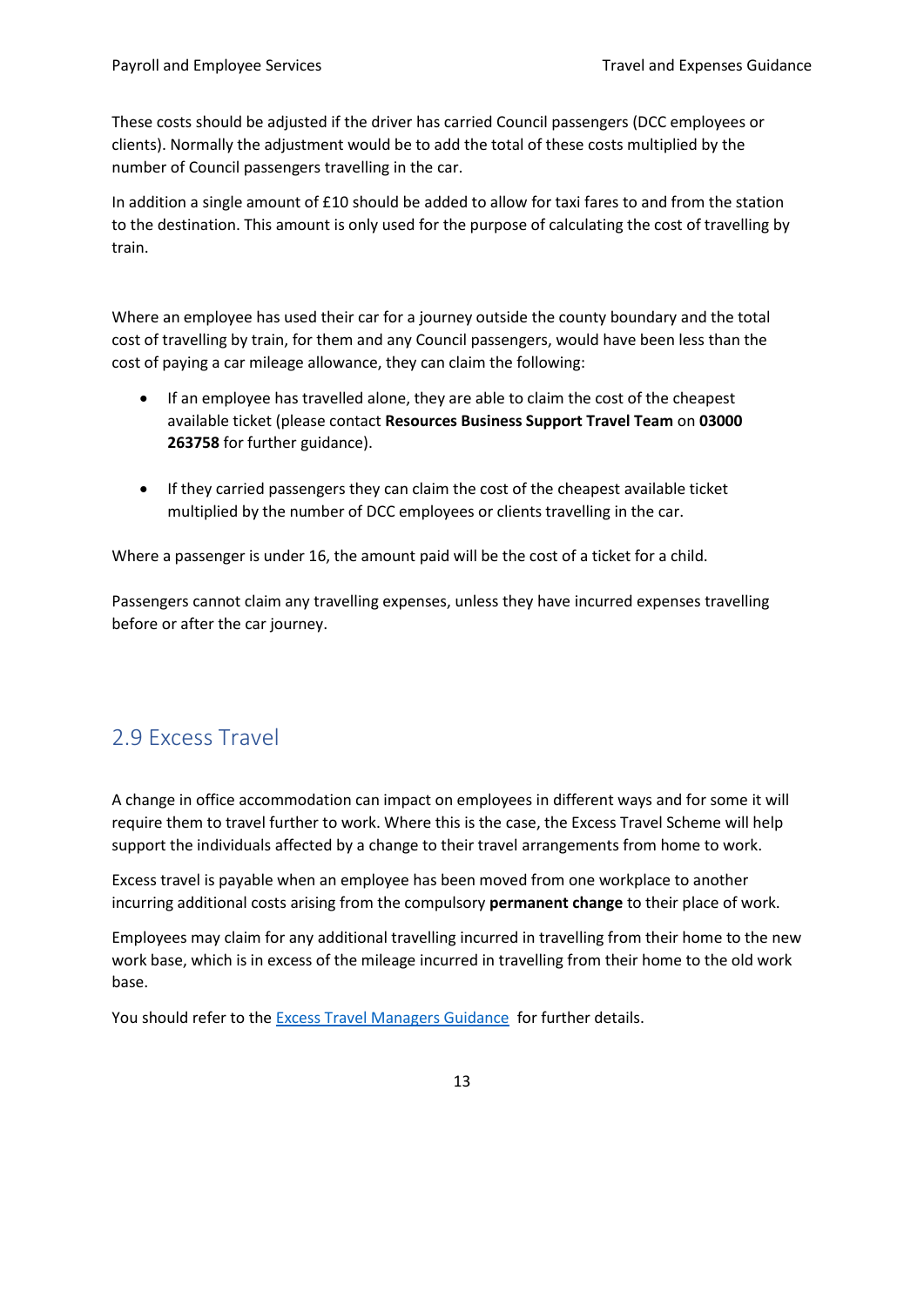Business mileage and Excess travel is to be claimed separately using the different expenses groups available on the expenses claim form. **Managers should ensure that excess travel and business claims have been recorded appropriately before authorisation.** 

Claimants are reminded that excess travel claims should be submitted separately to standard business mileage claims which should also be clearly marked with the appropriate description (e.g., Excess travel September 2021 Mileage). It is important that the journey description details the full journey details (to the new work base) whilst also indicating the previous journey (to the old work base). **The number of miles to be claimed should be recorded in the [Actual Mileage] field whilst the [Private Miles] field should be left blank.** 

**All excess Travel/Disturbance Mileage should be claimed as taxable (by ticking the taxable flag against each appropriate line on the expenses claim form).** 

## <span id="page-13-0"></span>2.10 Travelling and Subsistence Guidance

It is sometimes the case that when employees are travelling outside the administrative County of Durham, employees will choose to travel in their own car (with or without passengers) rather than by rail. Local Conditions of Service require car users to carry passengers without additional payment and in all circumstances where an authorised user travels outside the County by car, they shall be entitled to claim the appropriate mileage rate or one standard class rail fare (plus incidental travel expenses if appropriate) whichever is less.

When travelling outside of the county boundary, employees are normally expected to travel by public transport (i.e train or bus). Train tickets should be sought from Click Travel (DCC Travel Provider) by contacting **Resources Business Support Travel Team** on **03000 263758** or emailing **[travel@durham.gov.uk](mailto:travel@durham.gov.uk)**.

In approved circumstances, as set out in s2.8, where travel must be made by car, the 'out of county' guidance should be adhered to.

Employees will normally be expected to meet the cost of their meals but they should not be placed at a financial disadvantage because they are about their employer's business when outside the County Durham boundary. They should be fairly compensated for additional expenditure genuinely incurred and that once the entitlement to an allowance has been established, the amount to be paid is that laid down in the national agreement. Entitlement to claim allowances depends upon the following criteria being met:

• Employees will have been prevented from following their normal meal arrangements.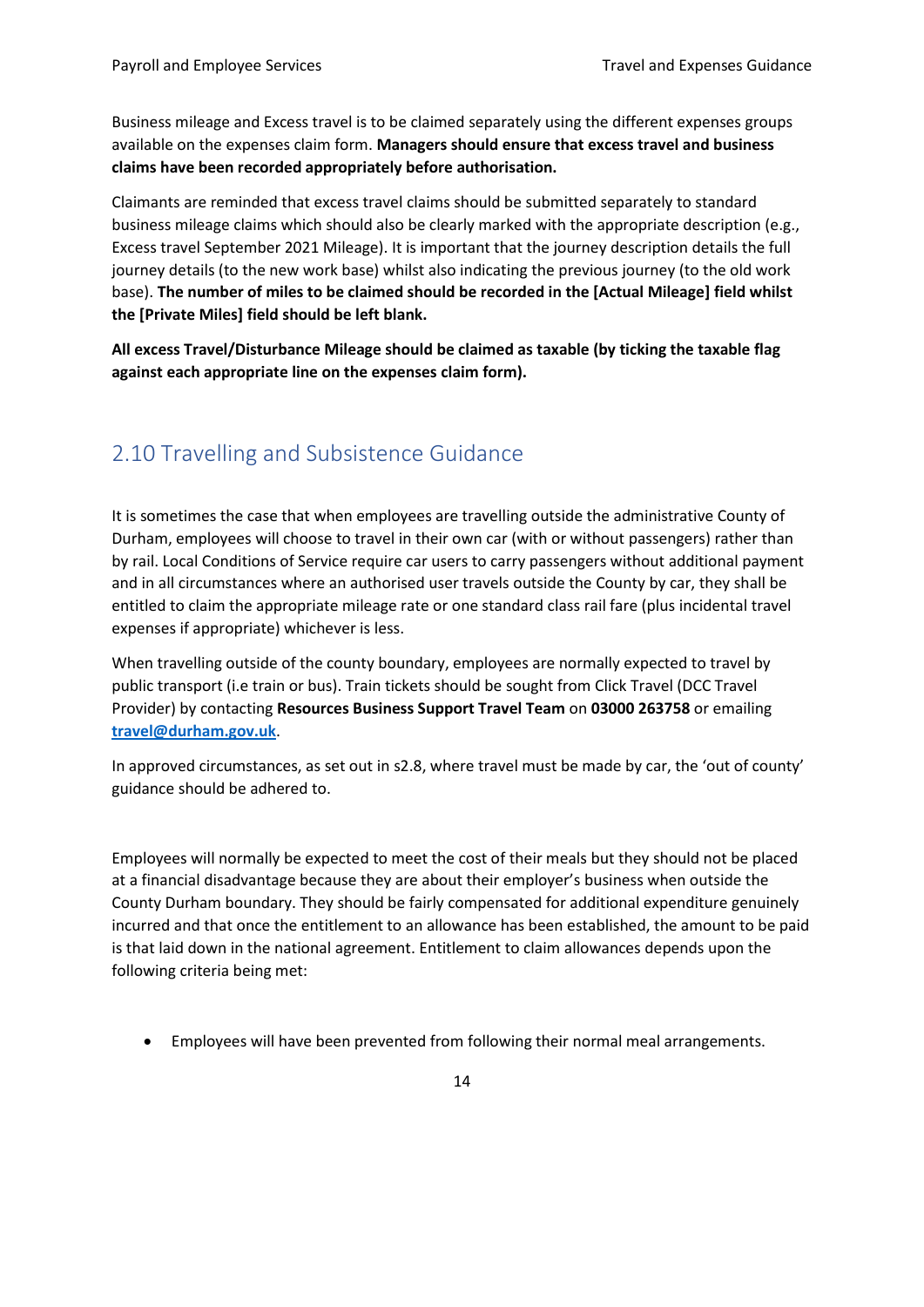• Employees will have had to incur additional expenditure on the purchase of a meal.

The amount of time spent out of the office affects the meal allowance you are able to claim. The arrangements for subsistence allowances will be as follows:

**Employees with more than one fixed base -** there are some employees with a contractual base, who may be temporarily redeployed to a fixed site for a lengthy period. This would then be regarded as their normal base and subsistence allowance would be payable.

In addition, there are some employees whose duties are permanently split between two establishments. The normal arrangements for these employees encompass both establishments. In these circumstances, subsistence allowances would only be payable where employees have been prevented from having a meal at one of their normal places of work and have incurred additional expenditure.

**Mobile or outside employees –** there are other groups of employees where the nature of their duties is such that they are essentially mobile or outside employees and who are not normally able to return to their administrative base at mealtimes. In these cases, the normal meal arrangements would probably involve eating at any one of a number of establishments. Subsistence allowances are not payable to these employees except on those occasions when they are forced to depart from their normal arrangements and as a result incur additional expenditure.

**Receipts –** there is a limit to how much can be paid for each meal, depending on which meals are being claimed. Employees are advised that even if the receipt is enclosed, the total amount payable for any meals taken should not exceed the amount payable as set out in appendix two (Travelling and Subsistence Allowances) unless approved by their line manager as reasonable expenditure incurred.

In claiming travel and meal allowances, MyView Dashboard will allow you to claim more than the allowances stipulated in this guidance but will alert both the claimant and the manager (authoriser) that the claim is above the maximum amount payable. Employees and managers should be aware of this before undertaking and authorising any journeys and ensure that a copy of all receipts are attached to the claim.

## <span id="page-14-0"></span>2.11 Travelling and Subsistence Allowances

Employees necessarily incurring additional expense in the course of their work including meals and overnight accommodation will be reimbursed in accordance with the arrangements set out in **appendix two.**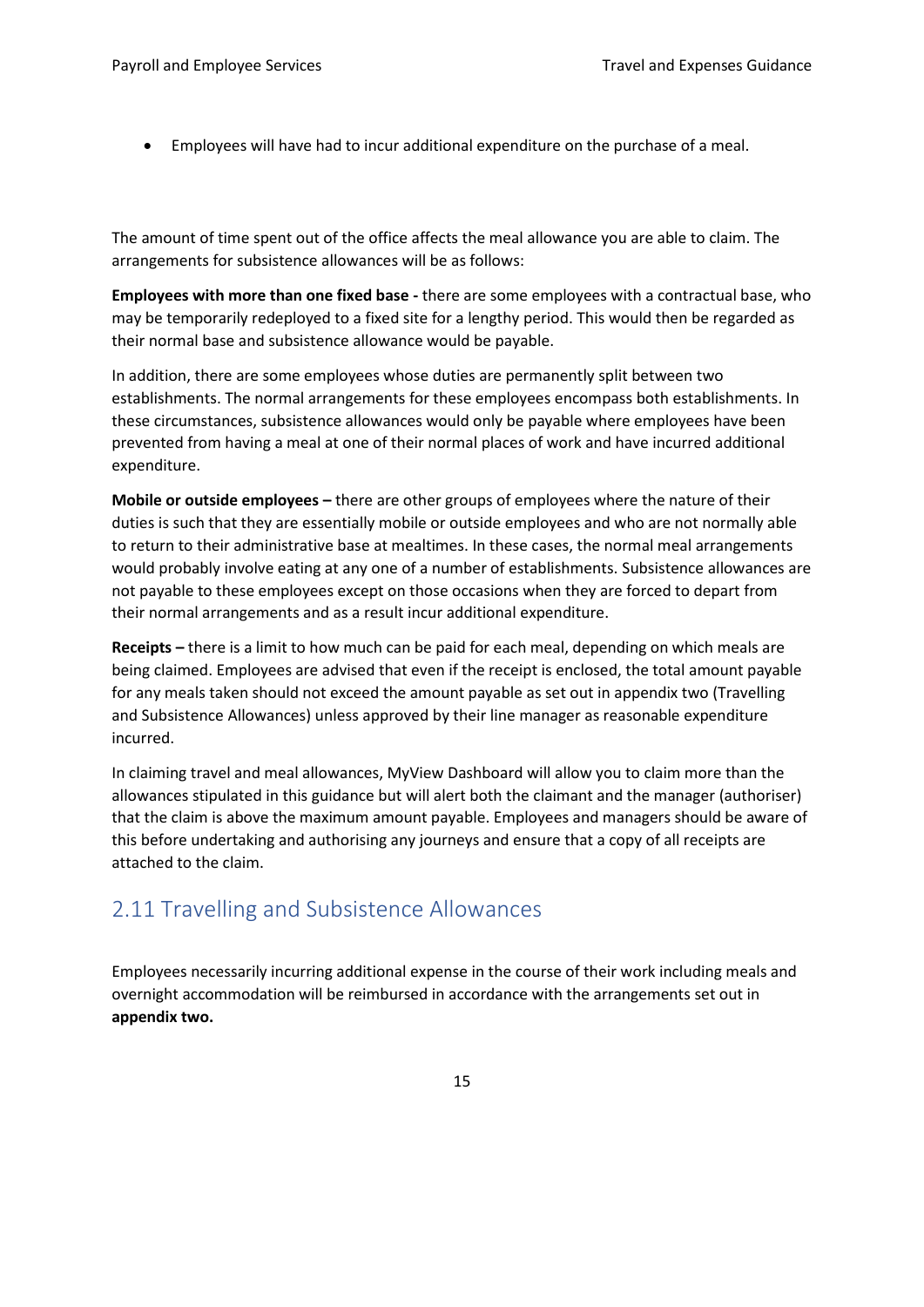#### <span id="page-15-0"></span>3 Making a Claim

All claims for mileage and expenses should be made within the prescribed allowances but it is left to the manager's discretion whether or not to authorise or reject a claim.

MyView Dashboard has limits on expenditure types that will generate a warning message when someone tries to claim over the limit. MyView will not automatically block a claim that is above the set amount. It is the manager's discretion whether or not to authorise/reject the claim.

The day of arrival and departure are counted as one day. In addition meal allowances could be claimed in these circumstances for the outward and return journeys in accordance with the meals rates and time limits set out in **appendix two**.

## <span id="page-15-1"></span>3.1 Method of making a claim

An employee will be required to make expenses and mileage claims via MyView.

**All employees that have access to the internal DCC network will be able to use the MyView Dashboard.**

**If you do not have a DCC email account and/or you did not supply DCC with an email address when you applied for your position please email [MyView@durham.gov.uk](mailto:MyView@durham.gov.uk) with your name, employee number, date of birth and national insurance number to request access to MyView.**

New claimants (new employees with a car user status or employees with a change of car user status) who wish to make a car mileage claim will need to ensure that the vehicle that they wish to claim against is created within MyView Dashboard. Claimants can create or amend a vehicle using the **Employee Vehicles Module** within MyView Dashboard. **The vehicle details must be created prior to submitting any mileage claims.**

If you do not provide updated vehicle **insurance / vehicle detail** to cover the period of your next claim, MyView will not be updated therefore any claim being submitted (post-dating the insurance expiry) would therefore be against out-of-date vehicle details, which would contradict the submission disclaimer **(see s3)**. The new vehicle insurance expiry details submitted would override the existing entry in the system.

It is the responsibility of the employee to provide a copy of their original covering insurance documentation to their manager (authoriser of the claim). It is also the responsibility of the manager (authoriser) that upon notification of a vehicle/insurance details amendment that they check that the employee has provided valid insurance documentation which includes **Business Use Cover,** to cover the period of the claim before authorising any further mileage claims.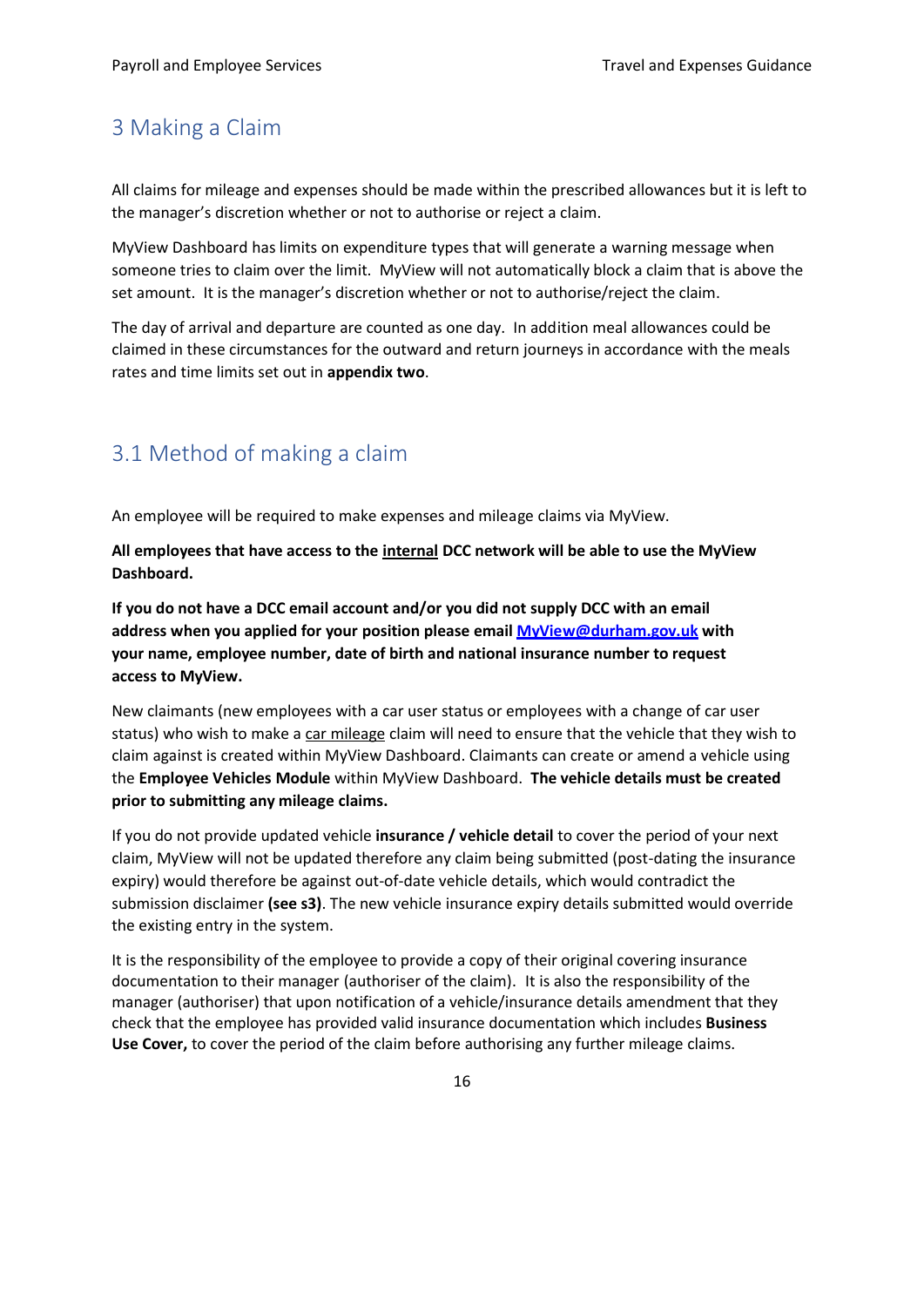The manager will receive automated email alerts (from MyView Alerts) when a new vehicle has been added (or existing vehicle details have been updated) thereby alerting the manager to check insurance documentation before authorising further claims.

The manager and employee will receive an automated system alert to notify them that the employee's current insurance cover is due to expire. **These notifications will be sent 30 days, 14 days and 2 days before the insurance expiry date** and every Monday until the vehicle insurance renewal date is updated, or the vehicle is removed from the system.

For those employees who cannot access MyView, employees will be required to submit paper claims using the paper forms to an elected 'delegated inputter' to submit on their behalf. For further assistance please email [MyView@durham.gov.uk](mailto:MyView@durham.gov.uk) or telephone: 03000 269 919.

MyView will only display **current** posts against an employee. If an employee has recently changed posts, all claims in relation to the first post should be submitted for authorisation before commencement of the new post. Once the new post has commenced, it will not be possible to submit a new claim against the first post.

In these circumstances, the claimant should submit a **paper claim** form to the manager of the first post. The manager should then authorise this claim form and forward to **Payroll and Employee Services** for payment using the appropriate email address below.

- Neighbourhoods and Climate Change [PESNCC@durham.gov.uk](mailto:PESNCC@durham.gov.uk)
- Regeneration, Economy and Growth [PESREG@durham.gov.uk](mailto:PESREG@durham.gov.uk)
- Children and Young Peoples Services **[PESCYPS@durham.gov.uk](mailto:PESCYPS@durham.gov.uk)**
- Adult and Health Services **[PESAHS@durham.gov.uk](mailto:PESAHS@durham.gov.uk)**
- 

• Resources [PESResources@durham.gov.uk](mailto:PESResources@durham.gov.uk)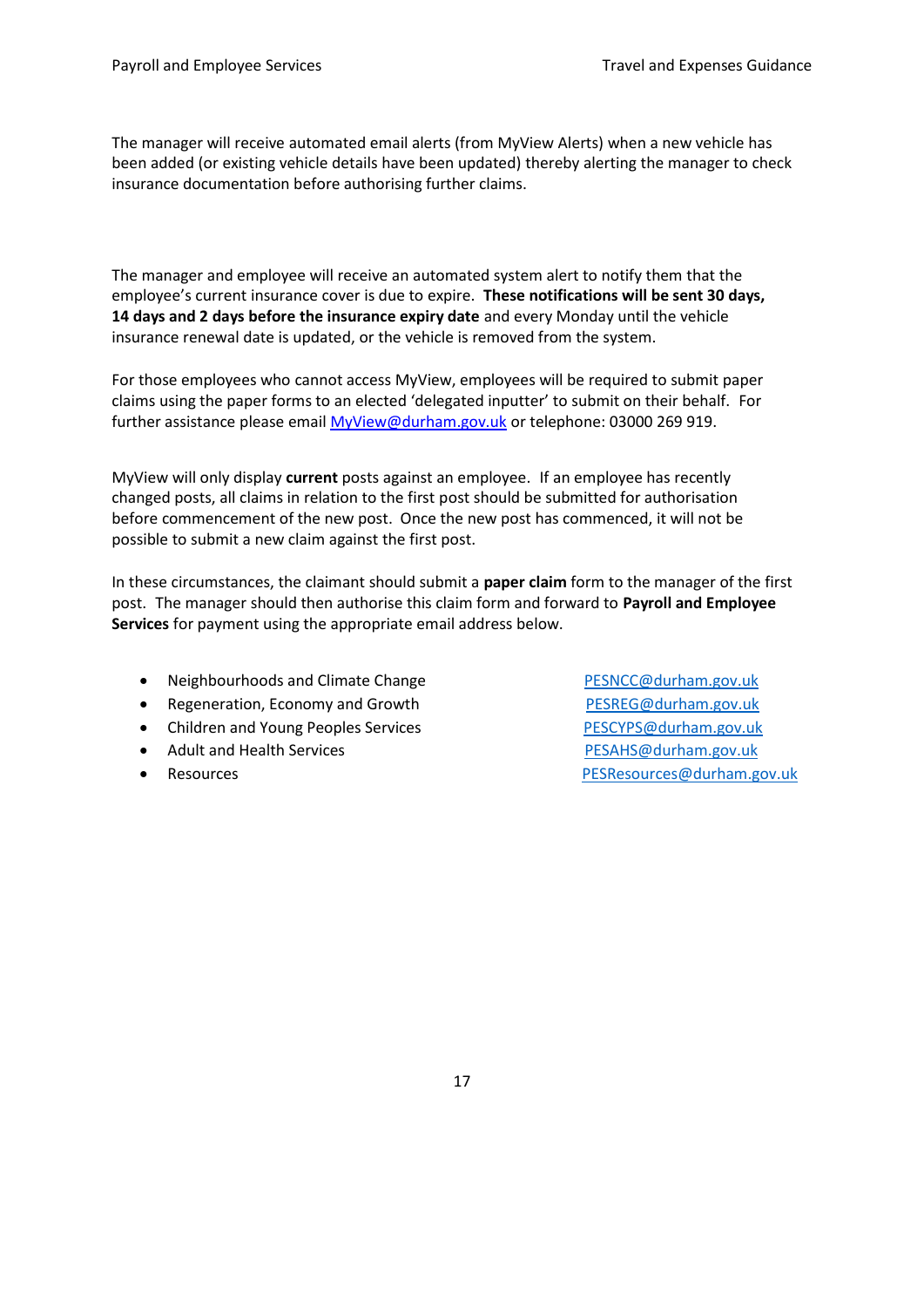## <span id="page-17-0"></span>3.2 Roles and Responsibilities (via MyView Dashboard)

The following summarises the roles and responsibilities of the employee and manager (or delegated responsible person) in submitting and/or approving mileage and expenses claims via MyView Dashboard.

Managers are advised to consider the Manager checklist **(appendix three)** in authorising mileage and expenses.

#### **Employee:**

- Provide / maintain vehicle details via the Employee Vehicles Module
- Provide manager with sight of original documentation whenever vehicle insurance details have been updated
- Claim Business mileage and Excess travel separately using the different expenses groups available on the expenses claim form
- Maintain receipts and claim within agreed allowances
- Receipts should be scanned and uploaded before being attached to the claim header (e.g., a VAT petrol receipt) or to each line of a claim (e.g., a car parking ticket). All receipts should be attached to the electronic claim form
- Submit claims via MyView Dashboard (including agreeing to submission disclaimer) in a timely and accurate manner.

#### **Manager:**

- Maintain awareness of when and where employee has been travelling 'to and from' and check that journeys undertaken were authorised and in relation to their specific duties
- Ensure claim notification and insurance / vehicle detail change emails are acknowledged
- Check that the vehicle detail changes are supported by valid insurance documentation including Business Use cover
- Check that submitted claims are validated against electronic copy of receipts attached to the claim header and individual claim lines (i.e Petrol VAT receipts and expense receipts) by the employee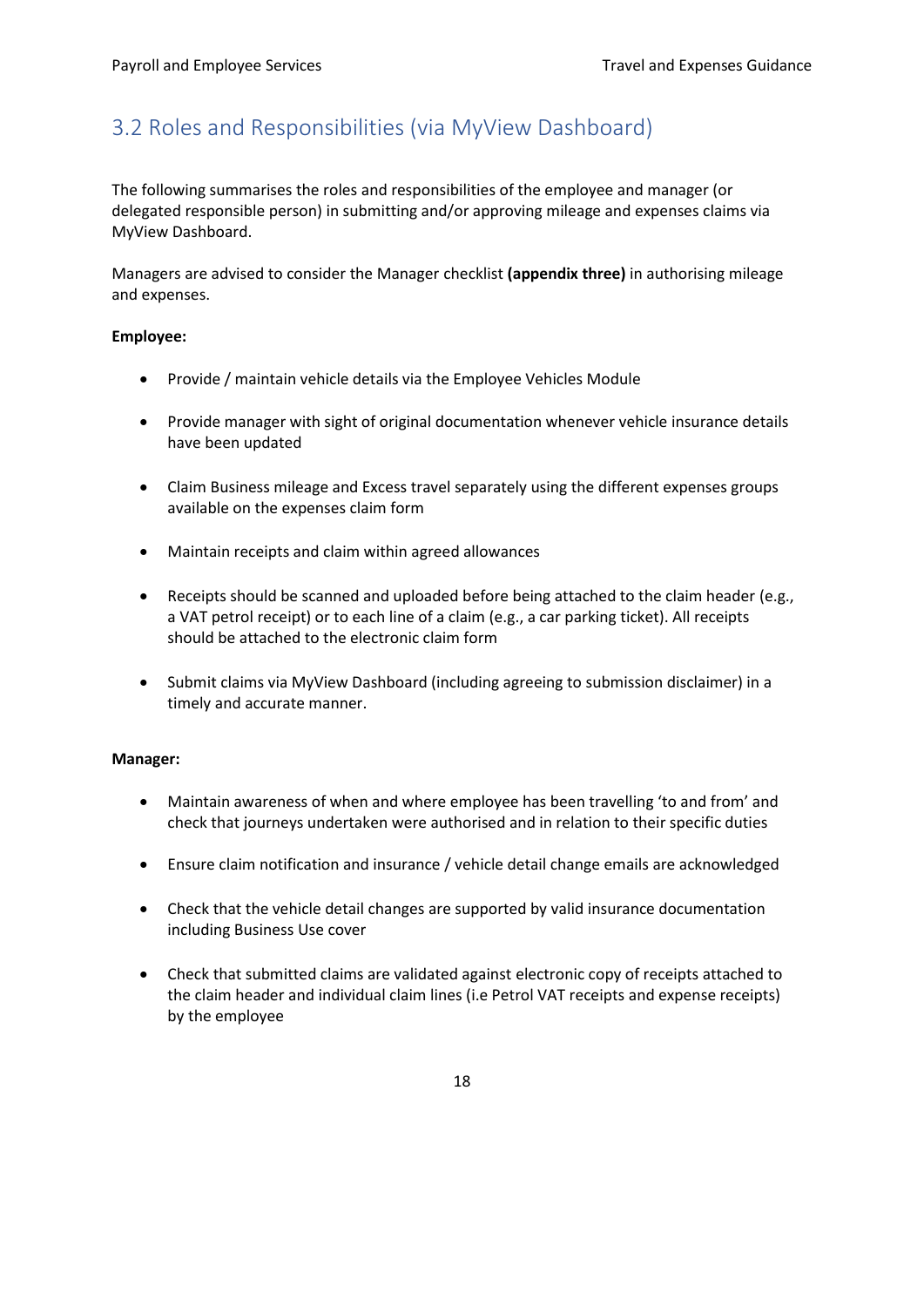- Ensure that excess travel and business mileage claims have been recorded appropriately before authorisation
- Where an employee does not upload a covering VAT receipt to the electronic claim, the manager should remind the employee of their responsibilities (see s2.7)
- Authorise or reject claims providing valid reasons if claim is rejected (including partial authorisation / rejection).

# <span id="page-18-0"></span>3.3 Roles and Responsibilities (making a paper claim via a delegated person)

Employees who cannot access MyView Dashboard to submit electronic claims will need to submit an authorised paper claim to a 'delegated inputter' who has responsibility to submit the claim electronically on their behalf to ensure payment.

The delegated inputter should ensure the following:

- Paper claims received should be signed by the authorising manager
- Paper claims should be calculated and then entered onto MyView as a summary total (mileage and expenses)
- Receipts should be scanned and uploaded before being attached to the claim header (e.g., a VAT petrol receipt) or to each line of a claim (e.g., a car parking ticket). All receipts should be attached to the electronic claim form
- Submit any new vehicle details on behalf of the claimant. Vehicle detail changes should be emailed to [MyView@durham.gov.uk](mailto:MyView@durham.gov.uk)
- MyView claim entered to be authorised for payment (manager has previously authorised paper claim).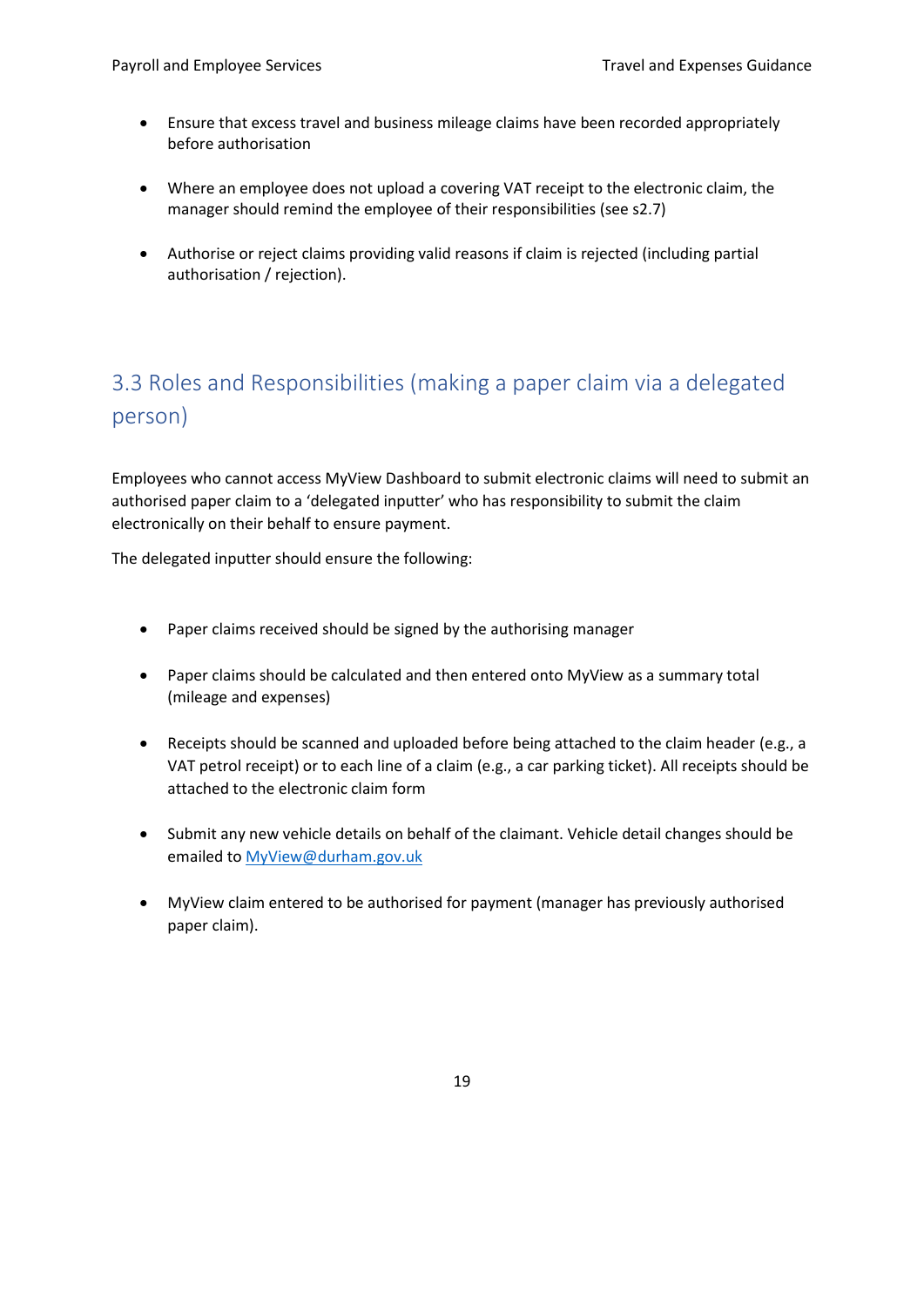## <span id="page-19-0"></span>3.4 Delegating Responsibility of Authorisation of Claims

Managers will have the ability to delegate the responsibility of authorising claims via MyView. In doing so, all notifications will be sent to the delegated person. **However, the manager retains the ultimate responsibility.**

Managers who have responsibility for authorising claims should only delegate this responsibility to agreed authorised signatories within the appropriate service area **in emergency circumstances**  such as being out of the office for an extended period of time (e.g. periods of annual leave and sickness absence). Delegation of this responsibility is only in emergency circumstances.

In order to delegate a claim, the employee to whom the role has been delegated should also be conversant with the duties of the employee whose claim they are certifying. They are responsible for satisfying themselves as far as is reasonably practicable that the travelling and/or expenses are accurate and were necessary.

Managers are advised to refer to the **MyView Dashboard MyPeople Guide**, which provides stepby-step instructions of how to delegate authorisation.

## <span id="page-19-1"></span>3.5 Disclaimer

In submitting an expenses or mileage claim, you will be agreeing to the following disclaimer:

"In submitting this claim I confirm that:

- 1. Business Mileage and Excess Travel have been claimed separately
- 2. For each business journey which is the subject of claim, I was insured to drive the vehicle for business purposes
- 3. The vehicle is appropriately taxed
- 4. The vehicle has been appropriately maintained
- 5. The vehicle has a valid MOT (if required)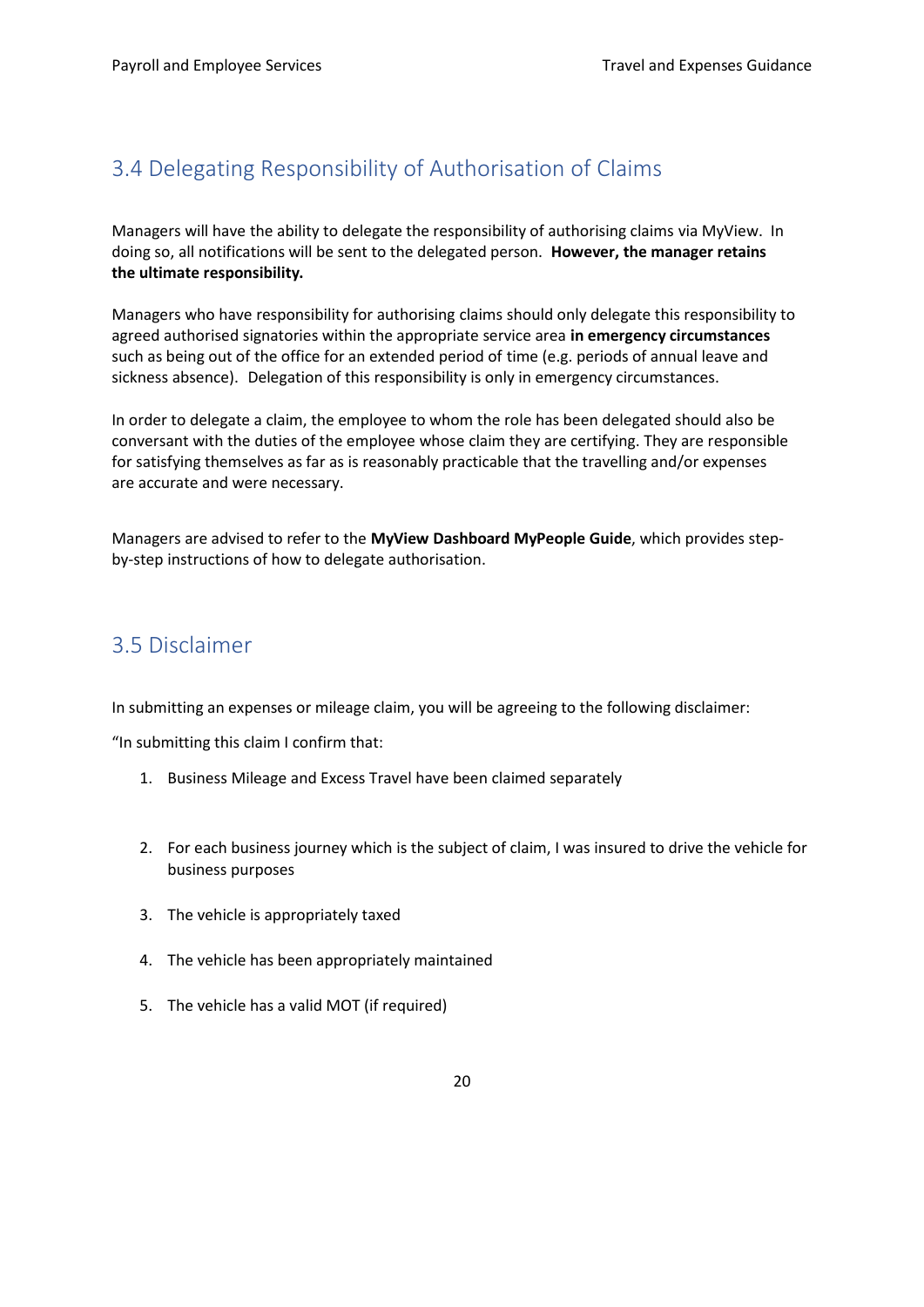- 6. I have either attached appropriate VAT petrol receipts or can provide receipts upon request to cover miles claimed
- 7. I have attached or can provide any other original receipts in relation to expenses (if applicable)
- 8. I have a full valid driving license and confirm that the mileage allowance and other expenses were incurred by me in connection with my official duties. I have read and understood the MyView Travel and Expenses Guidance notes.
- 9. I know that all claims are subject to review and that I may be required to produce at any time valid documents or evidence to support this claim in accordance with the authority's procedure
- 10. I understand that failure to produce valid documentation, supplying false information or submitting fraudulent claims will result in disciplinary action being taken against me and that the authority may refer any fraudulent claims to the police".

**This disclaimer will appear on MyView when expenses / mileage claims are submitted for authorisation as well as stated on paper claim forms.** 

## <span id="page-20-0"></span>3.6 Payroll submission deadlines

Non-casual Council employees are paid on the last working day of each month (excluding December). The deadlines for submission of expenses claims (once approved by manager or delegated responsible person) will be approximately on the 10<sup>th</sup> of each month.

Should your submitted claim not be authorised for payment before this date, it may not be processed in time to be included in your pay for that month. If you have any general queries about this you can contact a member of the **Payroll and Employee Services** via the following email addresses quoting your employee reference number.

- Neighborhoods and Climate Change **[PESNCC@durham.gov.uk](mailto:PESNCC@durham.gov.uk)**
- Regeneration, Economy and Growth [PESREG@durham.gov.uk](mailto:PESREG@durham.gov.uk)
- Children and Young Peoples Services examples are the RESCYPS@durham.gov.uk
- Adult and Health Services **Adult and Health Services [PESAHS@durham.gov.uk](mailto:PESAHS@durham.gov.uk)**
- 

• Resources [PESResources@durham.gov.uk](mailto:PESResources@durham.gov.uk)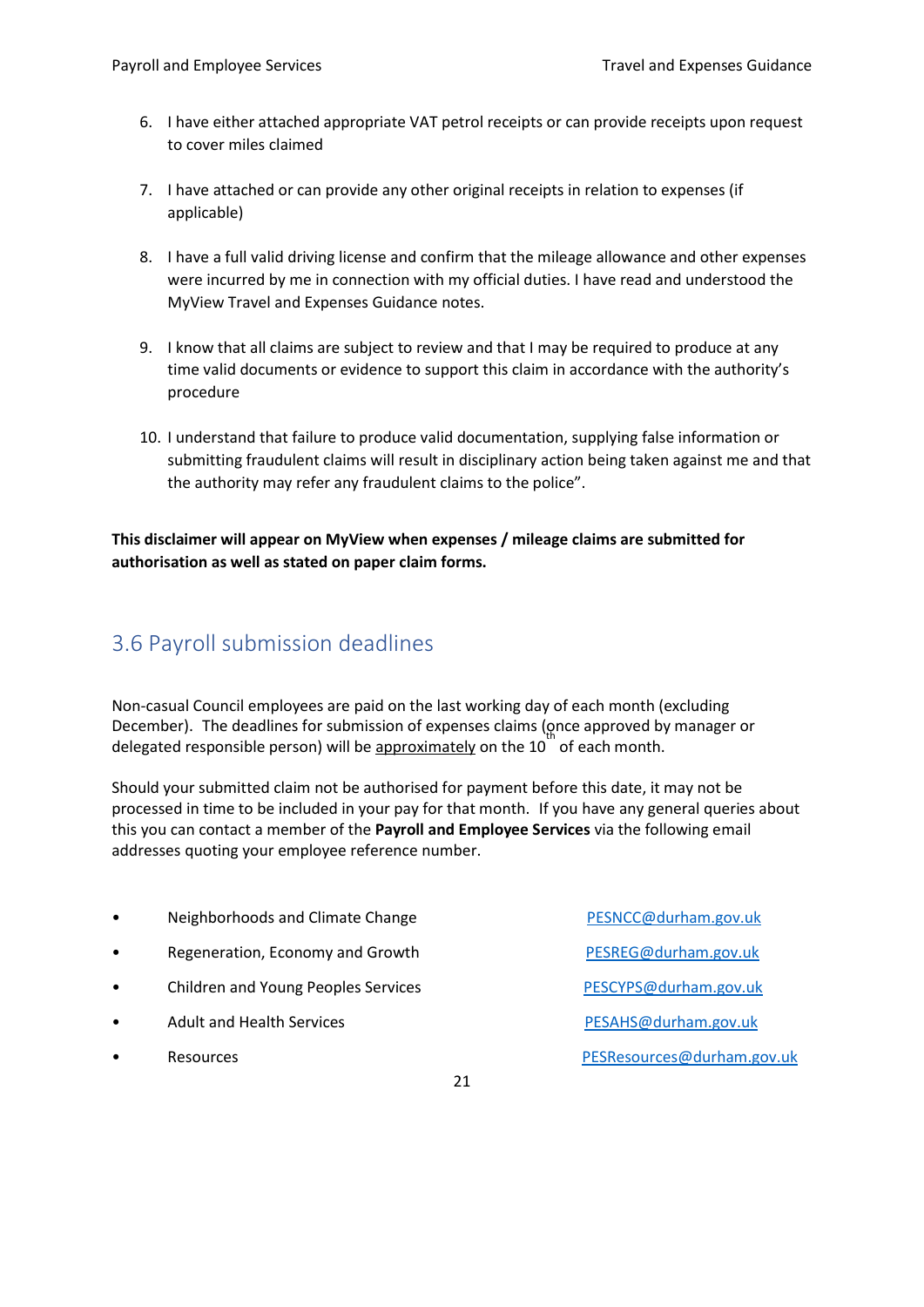## <span id="page-21-0"></span>3.7 Assessment of subsidiary records

In accordance with the Council's financial procedures, Internal Audit has the authority to access all records. It should be noted that individuals may be asked to give Internal Audit access to their mileage, travel and subsistence claim documentation and may also be asked to justify the detail of their claims.

Records of mileage claimed may be required by HMRC to determine whether an individual is liable to tax. The Council retains the travel claims for all employees for the required period of six full years, but individual employees may be asked by the Tax Inspector to provide additional information. Therefore, when subsidiary records are kept by employees these must also be retained for six full years.

## <span id="page-21-1"></span>4 Frequently Asked Questions

The following frequently asked questions have been devised to assist you with understanding the process of submitting/authorising mileage and expenses.

If you would like any further advice on this document you can contact the **Payroll and Employee Services** on either 03000 269 919 or via email at **[MyView@durham.gov.uk.](mailto:MyView@durham.gov.uk)**

#### **Q What are my responsibilities in claiming expenses and mileage?**

**A** Please refer to s3 for full details on employee and manager responsibilities.

#### **Q What are the current subsistence allowances?**

**A** Travelling and Subsistence rates are quoted in appendix two – the rates quoted will be reviewed on an annual basis.

#### **Q What are the current mileage rates?**

**A** Please refer to s2.3 for guidance.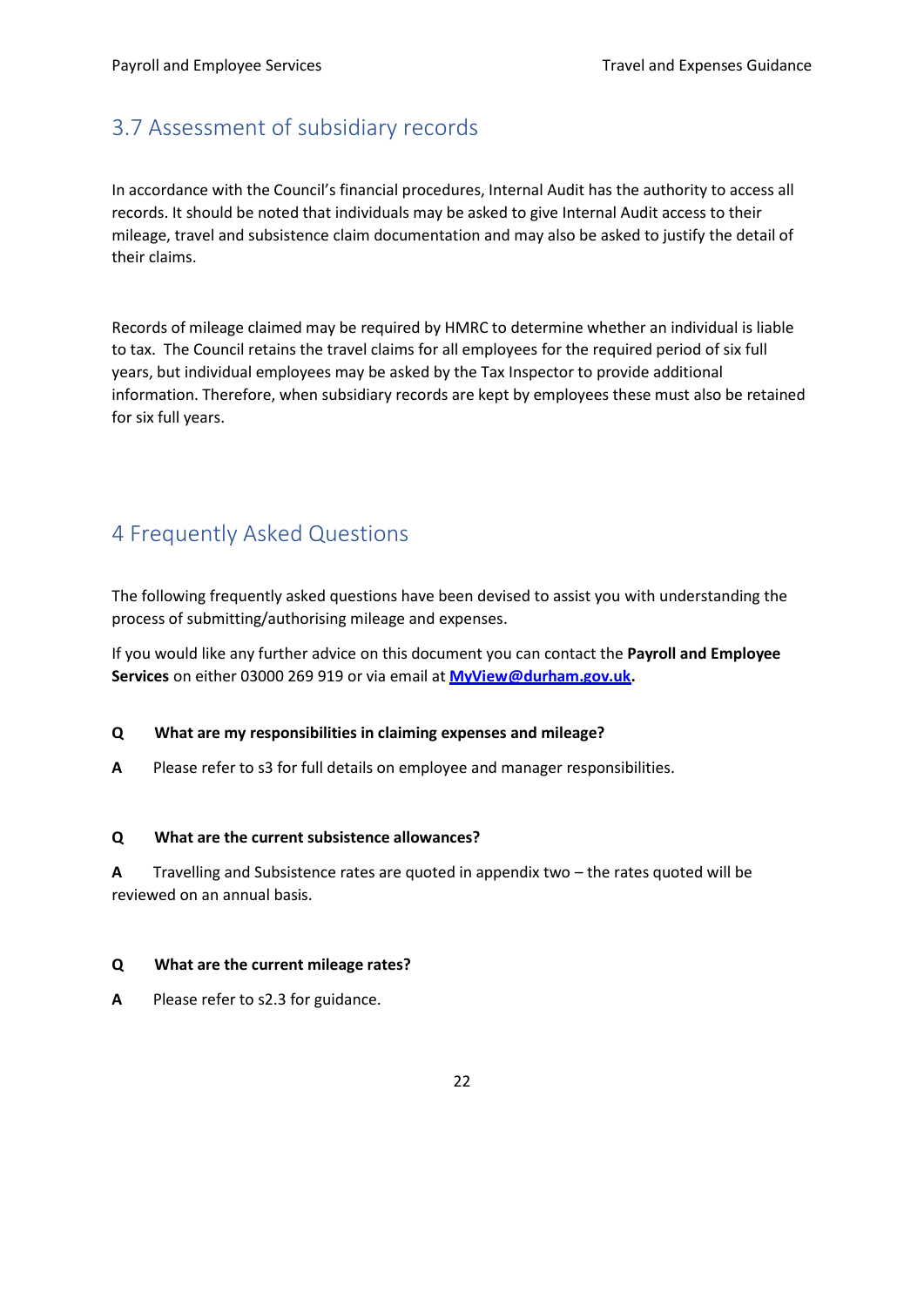#### **Q What are my responsibilities if I make journeys outside of the county boundary?**

**A** Please refer to s2.8 for guidance.

#### **Q Can I claim an ex-gratia payment for loss or damage caused to my personal property during my employment?**

**A** If your property has been damaged, or you have otherwise suffered a loss in the course of your employment, you should direct your claim in writing to your manager who, in turn, should submit it to Legal & Democratic Services for consideration. They will decide whether a payment should be made, taking into account all of the circumstances which led to the claim being made.

#### **Q How do I amend my vehicle/insurance details?**

**A** An employee with access to MyView Dashboard can create/amend or remove a vehicle from their record using the Employee Vehicles Module. Instructions on how to do this can be found in the MyView Dashboard Mileage and Expenses Module User Manual.

#### **Q What if I am insured but I am not covered for business use?**

**A** If you are not insured for business purposes, you must be able to provide a written letter of indemnity from your insurer. If you cannot do so, you should not be undertaking journeys and making mileage claims.

#### **Q What if my insurance cover lapses or is not valid but I still use my vehicle on Council business?**

**A** If you are not insured to drive your vehicle on Council business, the Council will not pay mileage to you and may recover any money that has been paid to you in error.

#### **Q What if I have an accident when on Council business without valid insurance?**

**A** The Councils motor insurance will only cover the Council if a third party directs their claim against the Council because you are not insured. You will not be indemnified under this arrangement for the losses you suffer in such a situation. (e.g., damage to your vehicle or personal injury to you) and the insurer may seek to recover any money that they have paid out from you.

#### **Q I submitted expenses and/or mileage claims to be authorised for payment. Why have these not been paid?**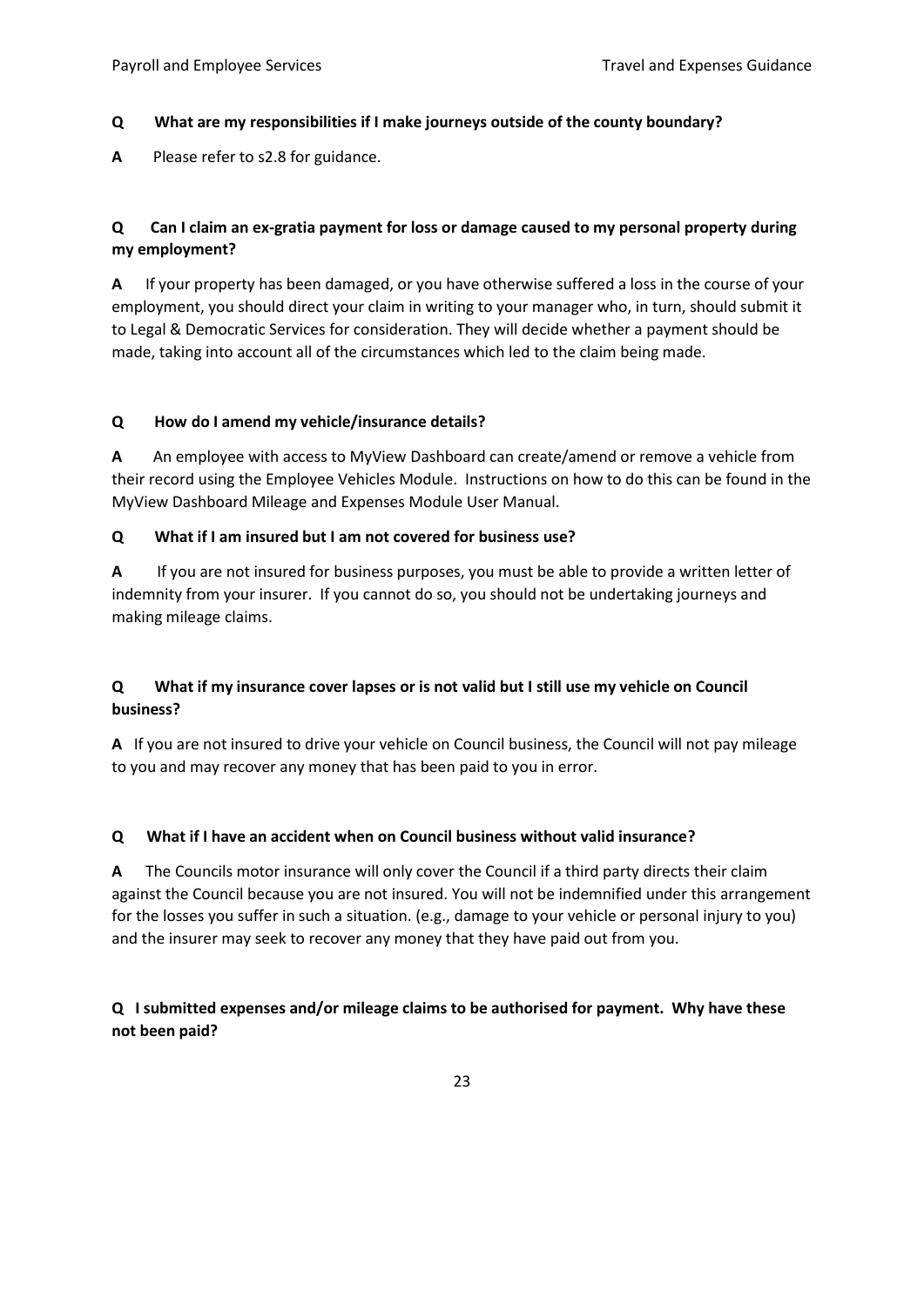- **A** The claim may not have been paid due to a few reasons including:
	- Manager has not authorised the claim claim would be automatically rejected after 7 calendar days. A notification will be sent back to the employee to notify that the claim has timed out. The claim would then need to be re-opened and re-submitted for authorisation.
	- The claim may have been authorised, but it may have been after the deadline (10th) for payroll processing so will not be paid until the following month. No advance payments will be issued.
	- If you have not received a notification to say that the claim has been authorised within 7 calendar days, you should query this with your manager (or delegated responsible person) as to why the claim has not yet been authorised.
	- Dashboards need to be temporarily amended. Please note that amendments will not be made unless your manager has been or is likely to be off work for more than one month.
	- If you have submitted a claim for authorisation and your manager is on long term sick leave, please contact **Payroll and Employee Services** via the appropriate email below who can investigate if reporting/authorisation lines in MyView:
	- Neighbourhoods and Climate Change [PESNCC@durham.gov.uk](mailto:PESNCC@durham.gov.uk)
	- Regeneration, Economy and Growth [PESREG@durham.gov.uk](mailto:PESREG@durham.gov.uk)
	- Children and Young Peoples Services **[PESCYPS@durham.gov.uk](mailto:PESCYPS@durham.gov.uk)**
	- Adult and Health Services **[PESAHS@durham.gov.uk](mailto:PESAHS@durham.gov.uk)**
	-

• Resources [PESResources@durham.gov.uk](mailto:PESResources@durham.gov.uk)

#### **Q An employee has submitted a mileage and/ or expenses claim which contains errors- can I amend before authorising?**

**A** If you have evaluated the claim in line with the guidance and feel that the claim is erroneous, you should reject the claim and explain why the claim has been rejected.

#### **Q I have been away on a training course, which included a meal. Can I make a subsistence claim for this meal?**

**A** No. Where meals are included as part of the course, no subsistence allowance would be payable.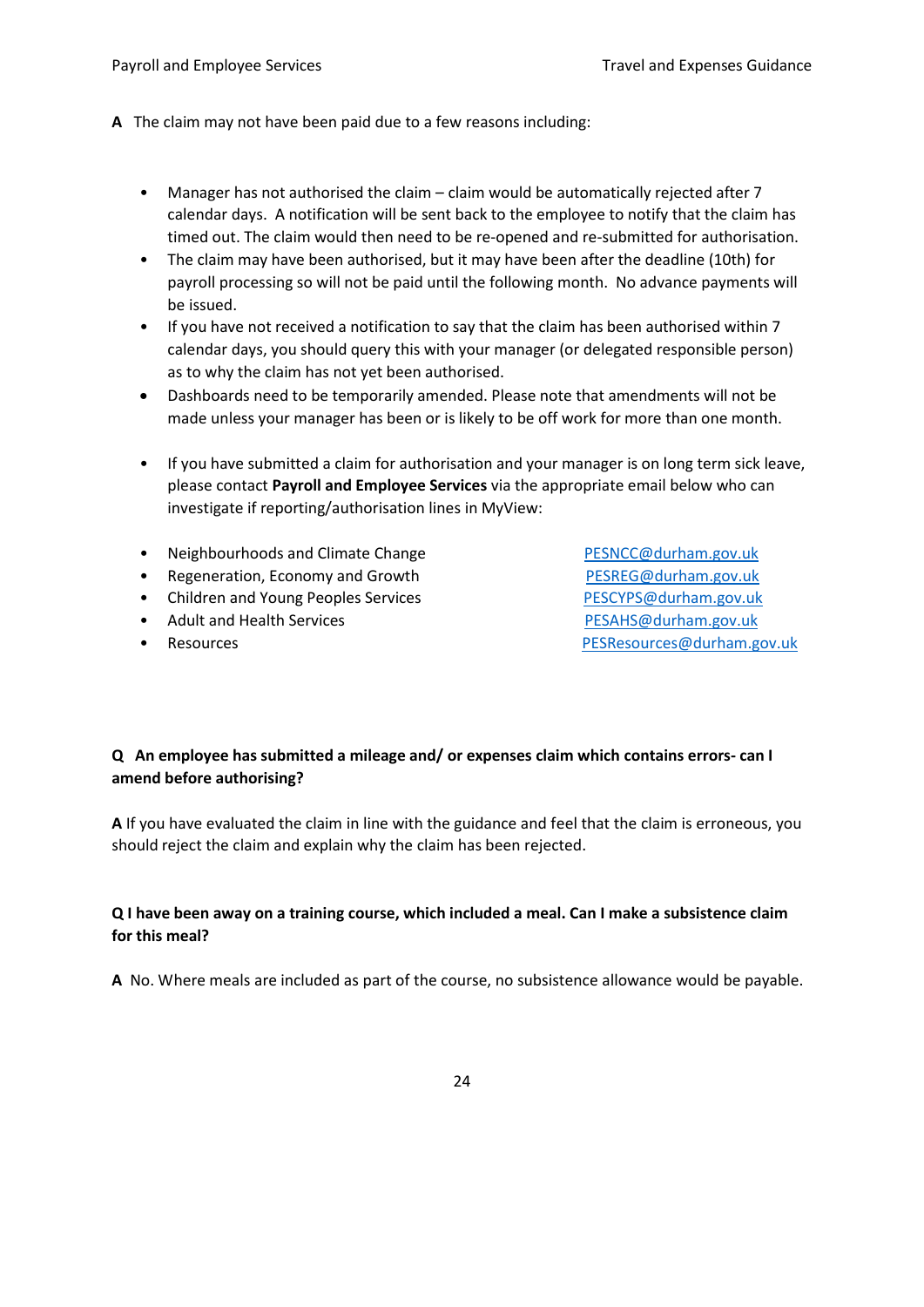#### **Q I am currently undertaking post entry training – can I claim expenses for textbooks and travelling expenses?**

**A** Each service has their own arrangements. You should contact your Training Liaison Officer for advice.

#### **Q I have recently changed posts – how do I claim mileage in relation to both my previous and current post holding?**

**A** MyView Dashboard will only display **current** posts against an employee. All claims in relation to the first / original post should be submitted for authorisation before commencement of the new post. Once the new post has commenced, it will not be possible to submit a new claim against the first / original post.

In these circumstances, the claimant should submit a **paper** claim form to the manager of the first / original post. The manager should then countersign this claim form and forward to the below Payroll and Employee Services Team for payment:

- Neighbourhoods and Climate Change [PESNCC@durham.gov.uk](mailto:PESNCC@durham.gov.uk)
- Regeneration, Economy and Growth [PESREG@durham.gov.uk](mailto:PESREG@durham.gov.uk)
- Children and Young Peoples Services entitled and the SCYPS@durham.gov.uk
- Adult and Health Services **[PESAHS@durham.gov.uk](mailto:PESAHS@durham.gov.uk)**
- 

• Resources [PESResources@durham.gov.uk](mailto:PESResources@durham.gov.uk)

**Q I have received a notification to authorise a claim via MyView Dashboard but the claimant has not attached electronic receipts to validate the claim. Can I still authorise the claim?**

**A** Claims should not be authorised without validation of appropriate receipts.

#### **Q I need to make an additional claim that should be re-charged to an external body or another service area. What should I do?**

**A** Although it is possible to override normal costing arrangements for mileage claims this should only be for long term / specific projects e.g., where funding is from a separate source. If the required override cost centre is not listed, you will need to undertake the following tasks:

- Request required cost centre code via contacting your Service Accountant (Corporate Finance and Commercial Services).
- The Services Accountant will inform you of the appropriate cost centre as well as informing the Resourclink Systems Administration Team so that MyView can be updated.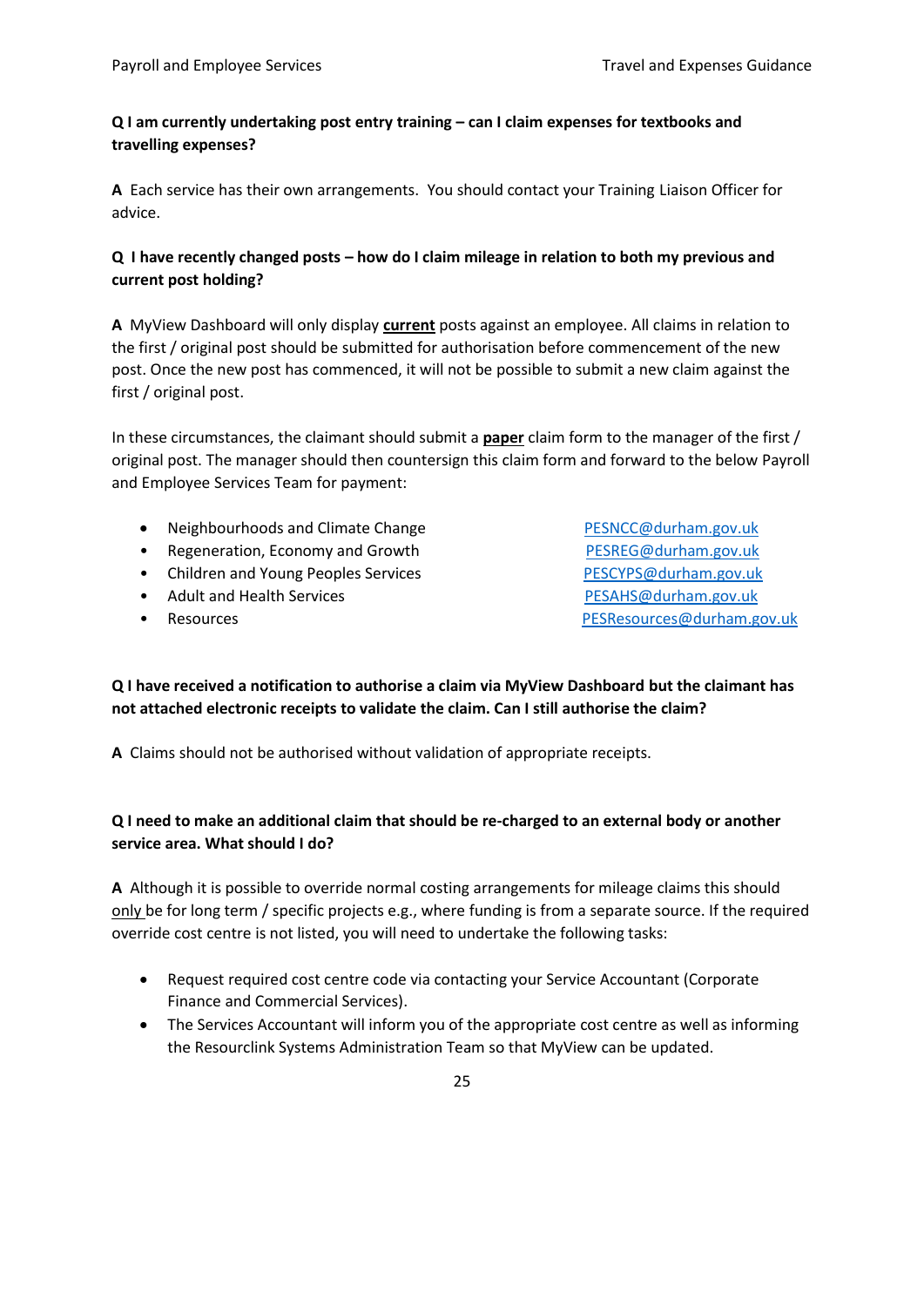- Once MyView has been updated, this will then enable you to submit a claim against the appropriate alternative cost centre.
- You should then submit your claim selecting the appropriate alternative cost centre.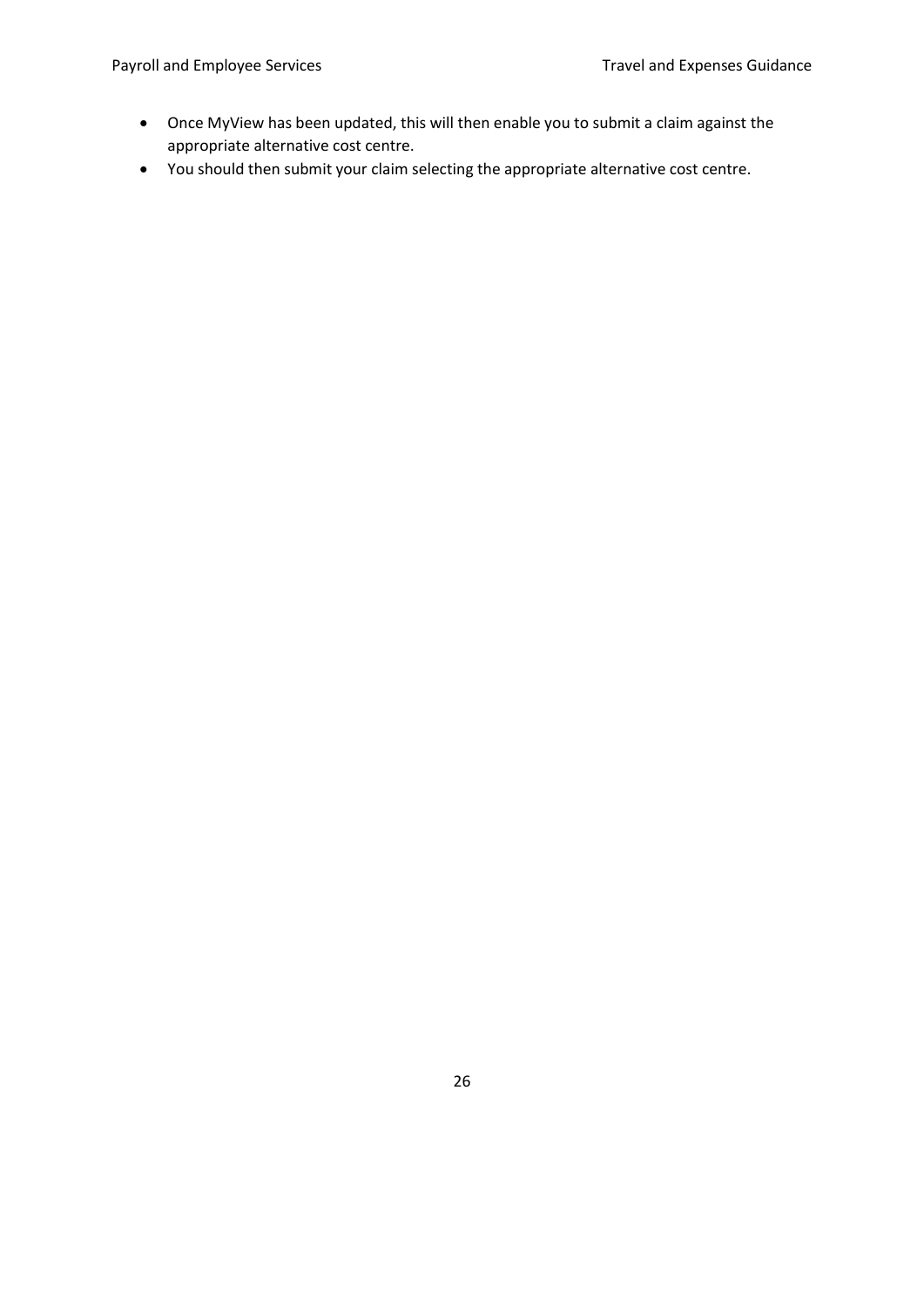# <span id="page-26-0"></span>5 – Appendix One – Example Letter of Indemnity

Dear Sirs,

Motor Policy No.

It is hereby declared and agreed that the policy, which permits the use of the vehicle by the Policyholder in person in connection with his business, shall be deemed to permit such use of the vehicle on the business of the employer and the receipt of an allowance from such employer for such use or in respect of the carriage by him of official passengers shall not be deemed for the purpose of the policy to constitute use hiring or for the carriage of passengers for hire or reward.

We will indemnify Durham County Council in the terms of the Third Party section of the Policy in respect of such use provided that:

- This indemnity does not apply in connection with a vehicle belonging to Durham County Council
- Durham County Council is not entitled to indemnity under any other policy
- Durham County Council shall as though it were the Policyholder observe fulfil and be subject to the terms and exceptions and conditions of the Policy insofar as they can apply.

Yours faithfully,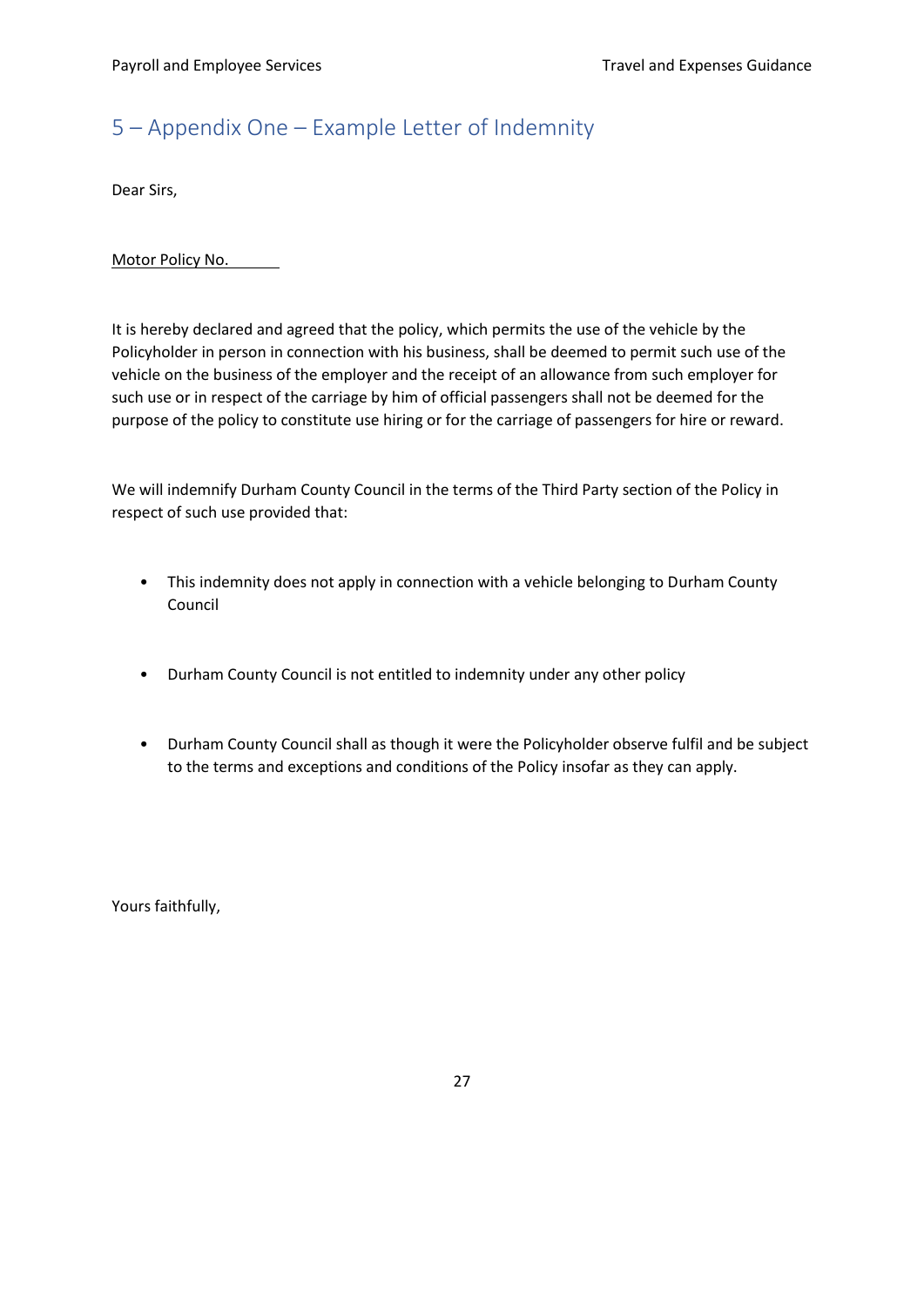## <span id="page-27-0"></span>6 – Appendix Two – Travelling and Subsistence Allowances

The following allowances are applicable to employees travelling outside the administrative areas of County Durham and the former administrative areas of Darlington, Tyne and Wear and Cleveland:

- Ordinary rail fare
- Rate of travel by taxi-cab in cases of urgency or where no public transport is reasonably available - the amount of the actual taxi fare.
- Supplemental Allowances: Sleeping berth charges Seat reservations

When travelling outside of the county boundary, employees are normally expected to travel via public transport (.i.e. train or bus). Train tickets should only be sought by contacting **Resources Business Support Travel team** by emailing the authorised booking form to [Travel@durham.gov.uk.](mailto:Travel@durham.gov.uk.)

Accommodation should also be booked by contacting the Resources Business Support Travel team. Authorised booking request forms can be obtained from the Intranet page [Travelling](http://intranet/Pages/TravelllingOnBusiness.aspx) On [Business](http://intranet/Pages/TravelllingOnBusiness.aspx) and should be emailed to [Accommodation@durham.gov.uk.](mailto:Accommodation@durham.gov.uk)

Where it is considered that an overnight stay is required, then accommodation should be booked in advance using DCC corporate accommodation provider. The link for accommodation and travel booking guidance is *[here.](http://intranet/Pages/TravelllingOnBusiness.aspx)*

Accommodation along with Breakfast and Evening meal, if required, will be booked and paid for in advance. Booking requests should be made as far in advance as possible in order to achieve best prices.

Meal costs remain the responsibility of the employee while at their normal place of work or when working within County Durham. When working outside of the County, "over a meal time" and a meal has not been provided or not available then a claim can be made.

While it is appreciated that most travel is planned and can be organised in advance there may be exceptional circumstances where staff may need to organise themselves. In such circumstances, retrospective claims for travel or accommodation will be paid when submitted on monthly claims and on production of receipts.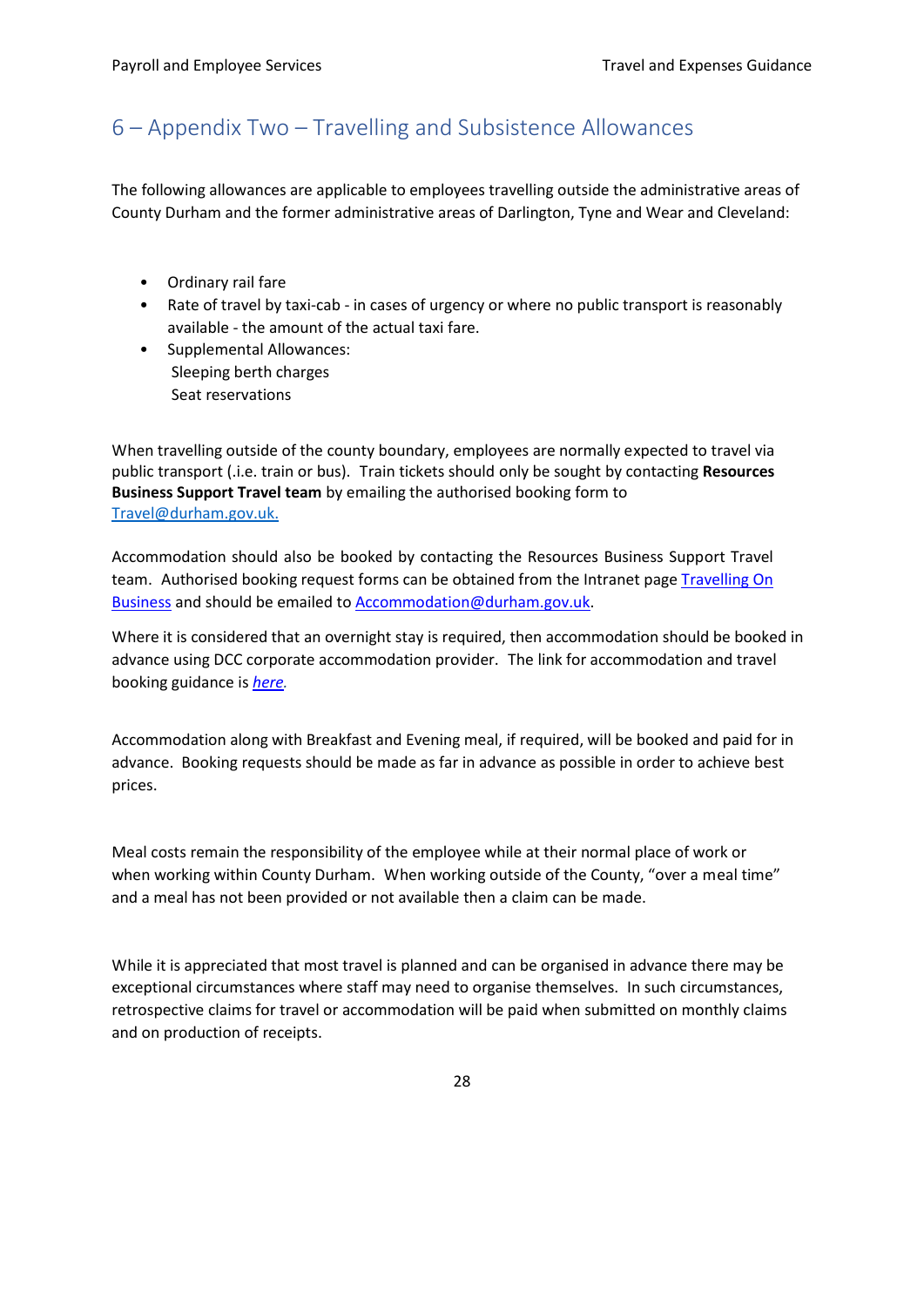The current rates laid out below are used as a guide and are intended to cover the costs of accommodation and associated subsistence during a 24 hour period. However, it is also recognised that on occasion it may not be possible to obtain accommodation and subsistence within these limits and therefore higher amounts can be claimed up to a reasonable amount upon presentation of receipts, with approval from your line manager.

#### *Subsistence*

1.The current overnight subsistence rates are:

| London                 | £124.76 |
|------------------------|---------|
| Rest of United Kingdom | £109.39 |

Overseas – reasonable bed and breakfast rates based on a 3-star hotel

Where there is no overnight stay (or meals have been bought while away for a period of absence in excess of 24 hours). Receipts should be provided to cover any expense claimed within these categories.

| <b>Allowance</b>    | <b>Minimum Absence</b>                                | Rate (up to) on production of<br>receipts |
|---------------------|-------------------------------------------------------|-------------------------------------------|
| <b>Breakfast</b>    | 2 hours which must be<br>before 11.00 a.m.            | £6.75                                     |
| Lunch               | 2 hours which must include<br>12.00 noon to 2.00 p.m. | £9.27                                     |
| Tea                 | 3 hours which must include<br>3.00 p.m. to 6.00 p.m.  | £3.65                                     |
| <b>Evening Meal</b> | 3 hours which must be after<br>7.00 p.m.              | £11.48                                    |

\* Note: Alcoholic drinks or gratuities (tips) will not be reimbursed in any circumstances

#### 2. *Period of absence in excess of 24 hours*

Allowances determined under A1 above shall be deemed to cover a continuous period of absence of 24hours. Where the total length of absence exceeds 24hours or a multiple thereof, additional meals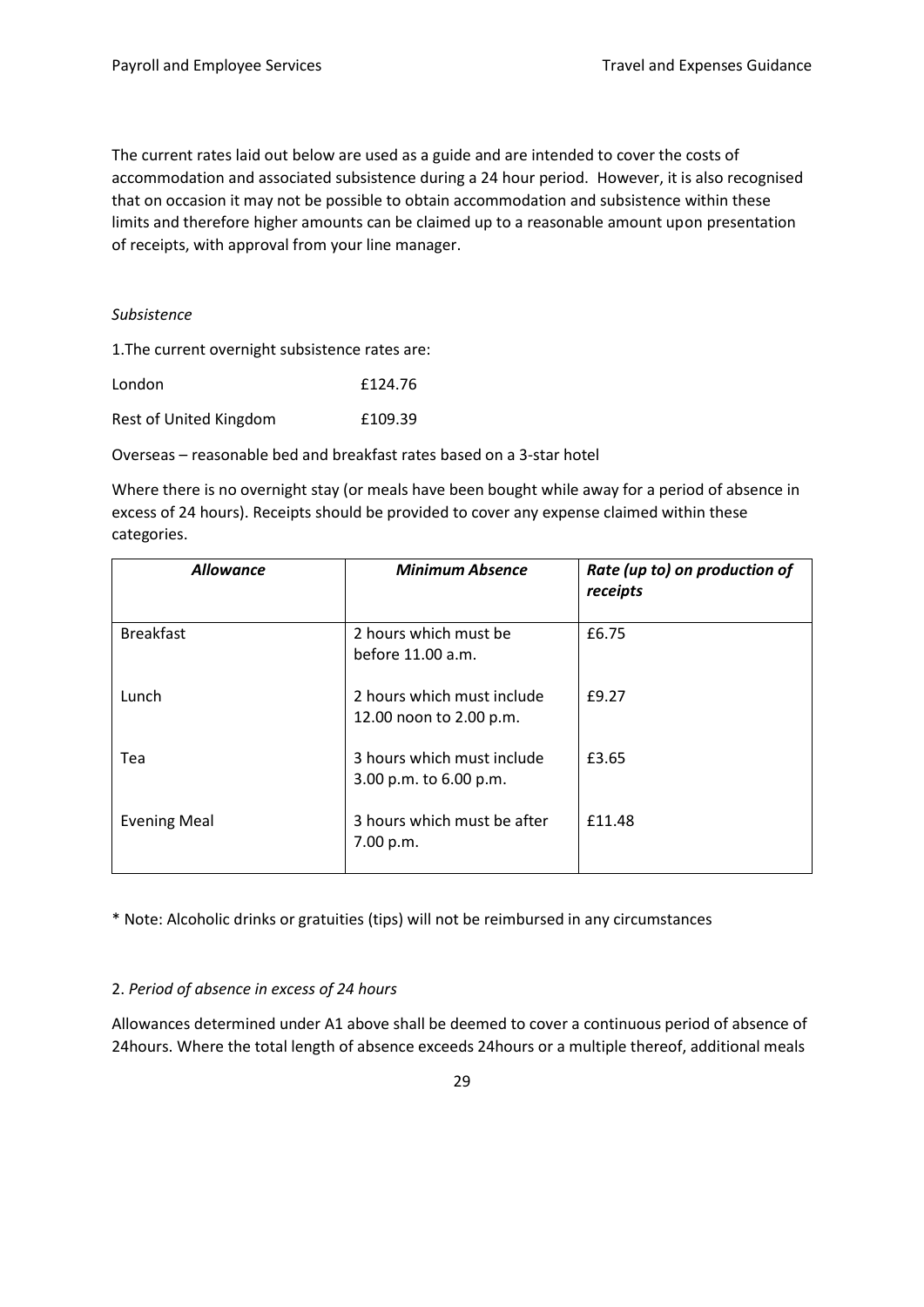allowances may be claimed in accordance with the meals rates and time limits in A2. Any officer who is engaged continuously in the course of their work outside the areas defined above for more than one week shall be reimbursed in accordance with A1 to A3 above for the first week and

80% of those allowances thereafter.

- *3. Additional ground rules in respect of A1 to A3:*
- (a) Payment of overnight allowances as in A1 is subject to the production of an invoice for accommodation. Only in **exceptional** circumstances should officers organise and claim back for reimbursement the costs of accommodation. This should always be organised by the Travel Team in advance. An overnight allowance **should not** be approved for payment unless an invoice is produced, the claim in such circumstances being limited to meals allowances in accordance with A2 and A3.
- (b) Officers may claim full reimbursement of the reasonable cost (including VAT) of a main meal (breakfast, lunch or dinner) taken on a train subject to a receipt being attached to the claim. An allowance cannot be claimed for the relevant meal and where this occurs in a 24 hour period covered by overnight subsistence, the allowance for the relevant meals as in A2 above shall be deducted from the overnight allowance.
- (c) Where a meal is provided free of charge, the allowance for the meal provided cannot be claimed. Where this occurs in a 24 hour period covered by overnight subsistence, the allowance for the relevant meal as in A2 above shall be deducted from the overnight allowance.

#### 4. *Out of pocket expenses*

Where the fee for a residential course or conference includes accommodation and meals, an out-ofpocket expenses allowance can be claimed instead of the above subsistence allowances as follows:

Courses or Conferences within the UK: £5.00 per day

Courses or Conferences Overseas: £18.00 per day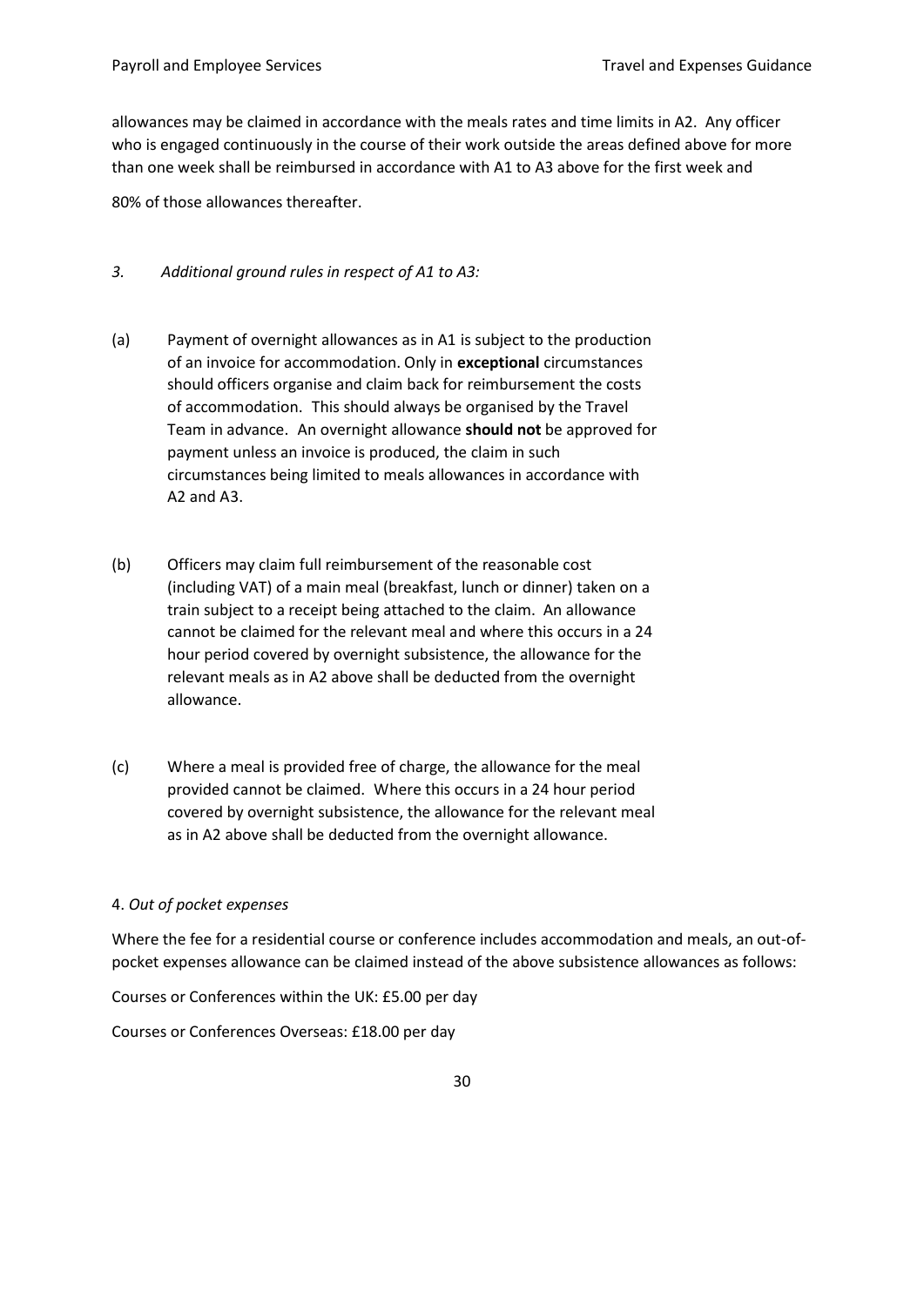The day of arrival and departure are counted as one day. In addition meals allowances could be claimed in these circumstances for the outward and return journeys in accordance with the meals rates and time limits in A2.

*5.Travel outside the UK*

#### Officers may claim for reimbursement of reasonable accommodation

and meals costs but only on the basis of receipts and invoices submitted with the claim.

#### *Arrangements in respect of journeys within the administrative areas of County Durham and the former administrative areas of Darlington, Tyne and Wear and Cleveland.*

In accordance with the intentions of the 1997 Single Status Agreement, where employees necessarily incur additional expense as a consequence of working away from their base, the actual cost of any qualifying meals (or in appropriate circumstances out-of-pocket expenses) will be reimbursed subject to the production of a receipt. The maximum amount to be reimbursed will be in accordance with the relevant allowances in A2 or A5.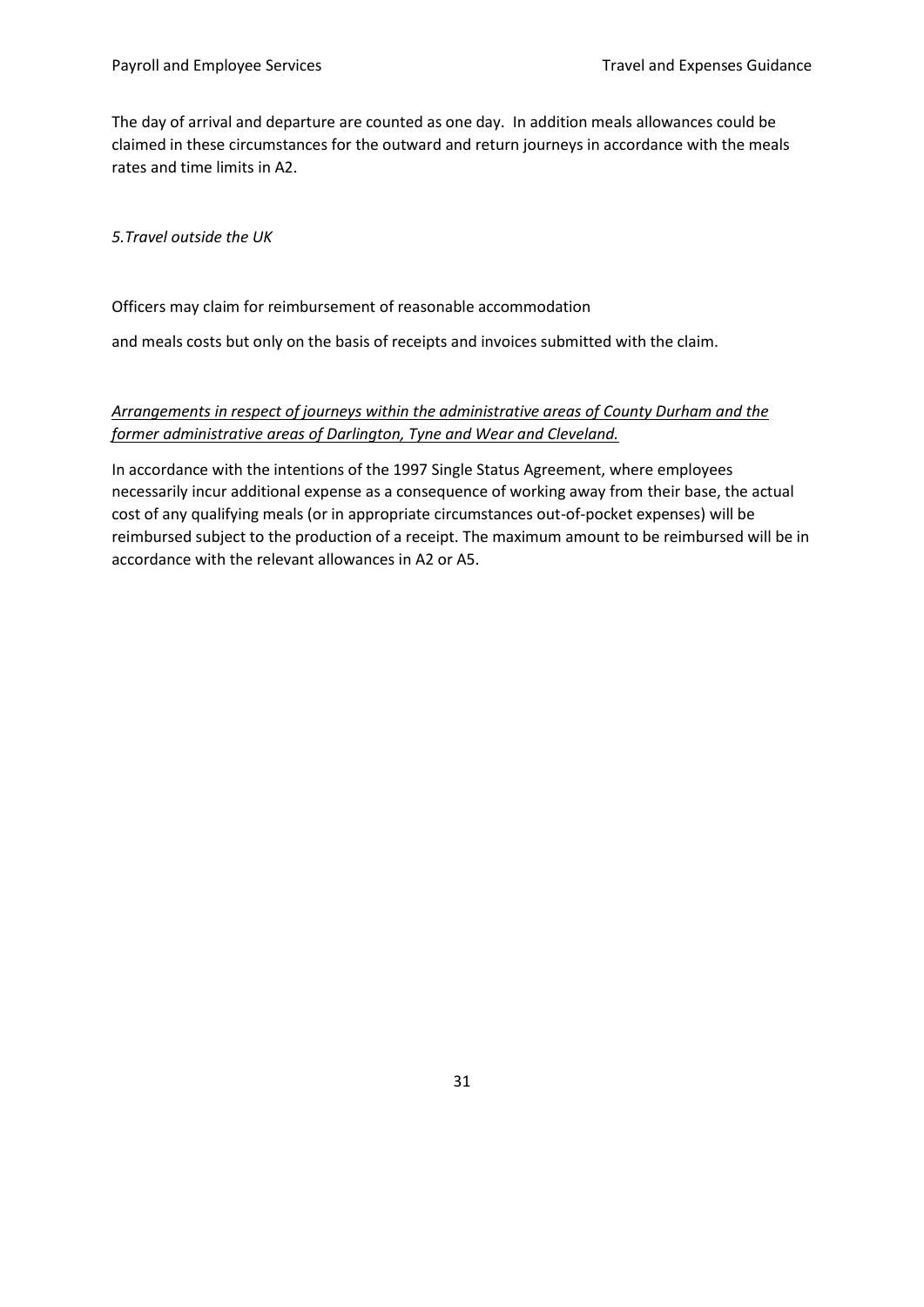## <span id="page-31-0"></span>7 – Appendix Three – Manager Checklist

Managers should not authorise any expense claims until satisfied on all of the following points:

• Has the claimant provided appropriate vehicle insurance documentation which validates the period of any mileage claims?

- Was each journey necessary and sensibly planned?
- Were 'out of county' journeys evaluated against criteria set out in s2.8 of the guidance?
- Was each journey, the timing and the method of travel approved where practicable in advance?
- Was each journey actually carried out in accordance with the prior approval given?
- Is the subsistence rate claimed appropriate in relation to the necessary length of absence?
- Are any incidental and/or out of pocket expenses justified?
- Are the fares, starting and finishing times, and distances accurate?
- Are receipts attached to support instances of actual expenditure?
- If the claim relates to excess travel, is the claimant still eligible to claim?